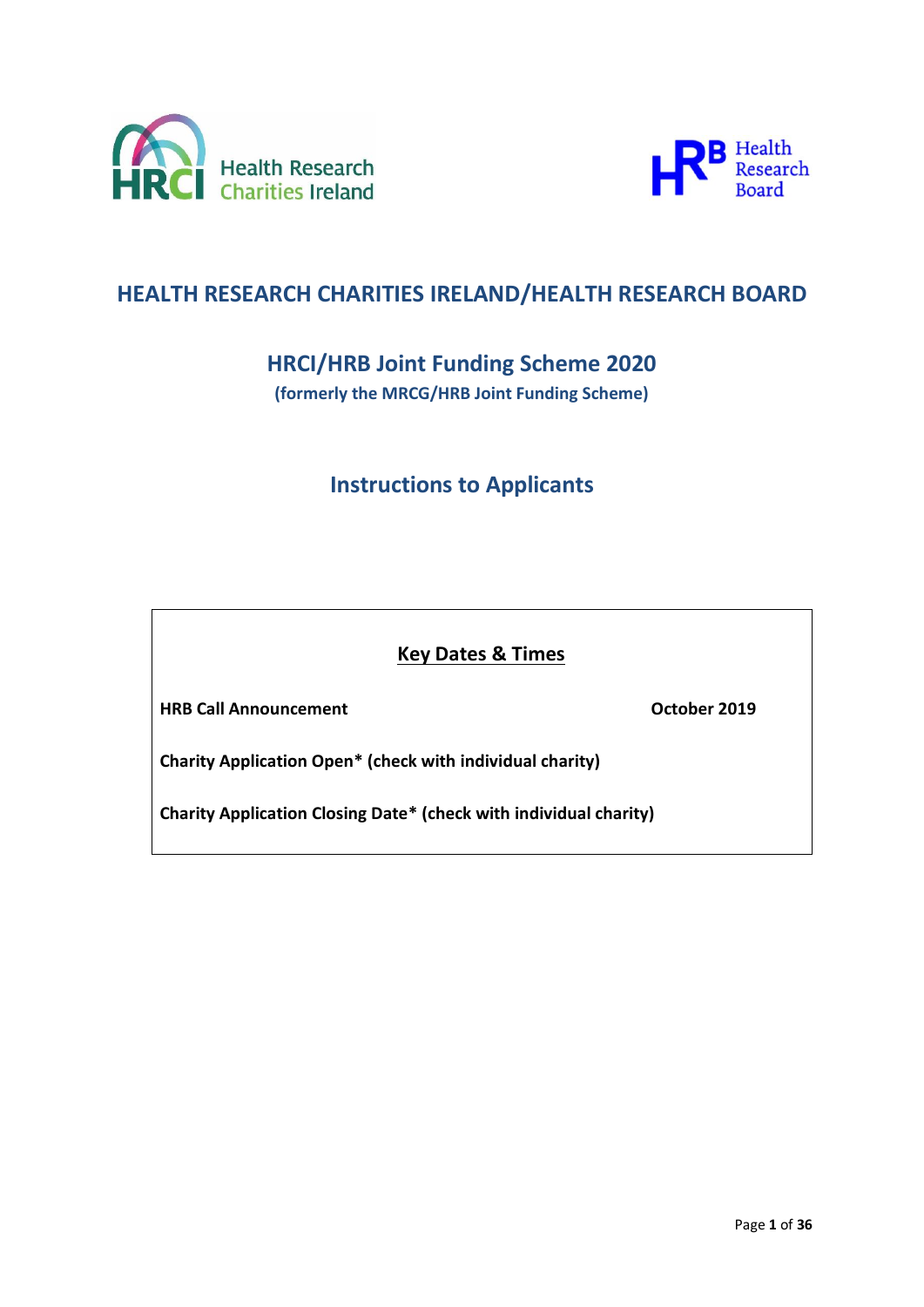# **Table of Contents**

| 1. |       |                                                                                    |  |  |
|----|-------|------------------------------------------------------------------------------------|--|--|
|    | 1.1   |                                                                                    |  |  |
|    | 1.2   |                                                                                    |  |  |
| 2. |       | Eligibility Criteria of Principal Investigator, Co-Applicants and Collaborators  5 |  |  |
|    | 2.1   |                                                                                    |  |  |
|    | 2.2   |                                                                                    |  |  |
|    | 2.3   |                                                                                    |  |  |
|    | 2.4   |                                                                                    |  |  |
|    | 2.5   |                                                                                    |  |  |
|    | 2.6   |                                                                                    |  |  |
|    | 2.7   |                                                                                    |  |  |
|    | 2.8   |                                                                                    |  |  |
|    | 2.9   |                                                                                    |  |  |
|    | 2.10  |                                                                                    |  |  |
| 3. |       |                                                                                    |  |  |
| 4. |       |                                                                                    |  |  |
|    | 4.1   |                                                                                    |  |  |
|    | 4.2   |                                                                                    |  |  |
|    | 4.2.1 |                                                                                    |  |  |
|    | 4.2.2 |                                                                                    |  |  |
|    | 4.2.3 |                                                                                    |  |  |
|    | 4.2.4 |                                                                                    |  |  |
| 5. |       |                                                                                    |  |  |
|    |       |                                                                                    |  |  |
|    |       |                                                                                    |  |  |
|    |       |                                                                                    |  |  |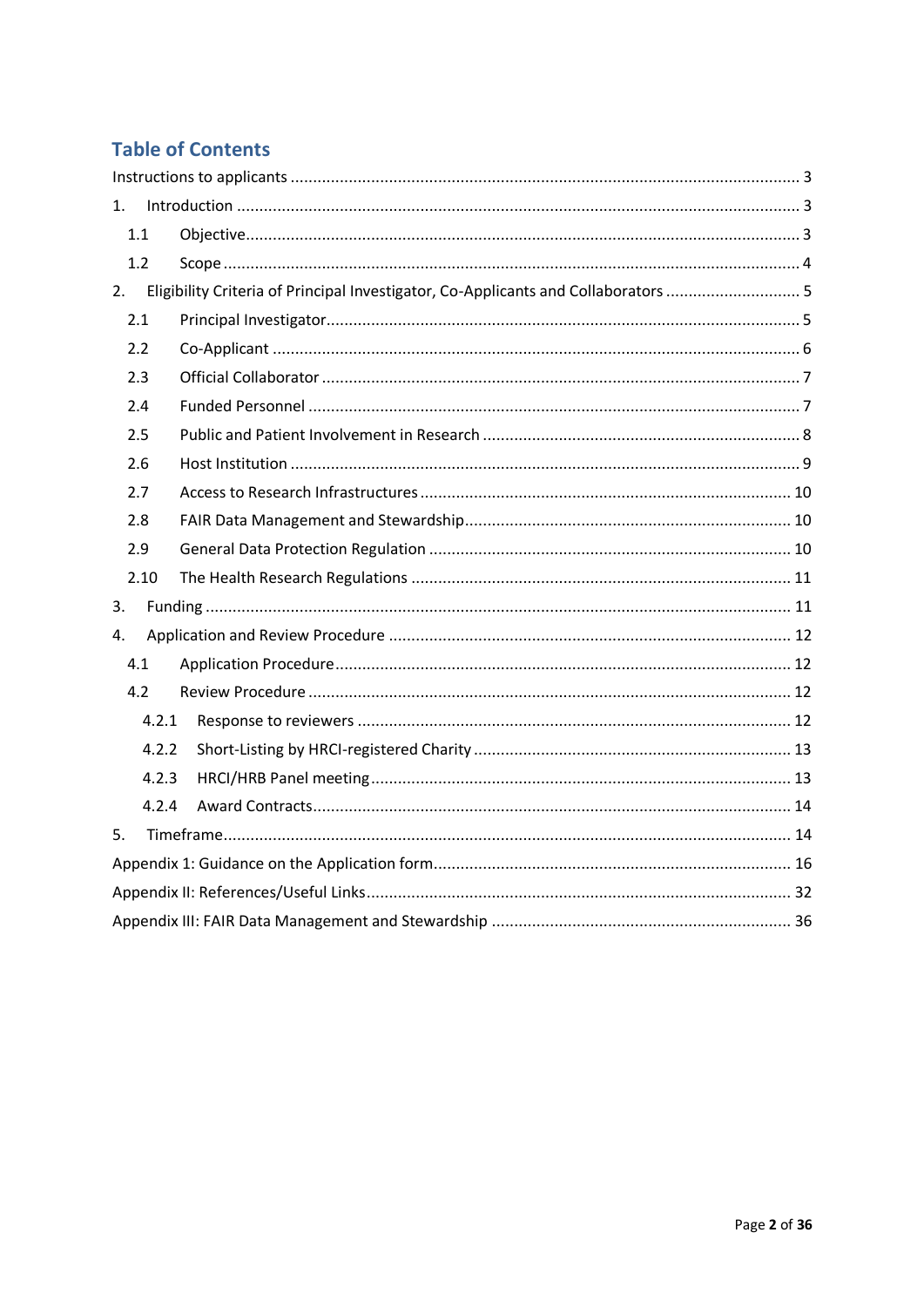# **HRCI/HRB Joint Funding Scheme 2020**

# **Instructions to applicants**

<span id="page-2-0"></span>**\_\_\_\_\_\_\_\_\_\_\_\_\_\_\_\_\_\_\_\_\_\_\_\_\_\_\_\_\_\_\_\_\_\_\_\_\_\_\_\_\_\_\_\_\_\_\_\_\_\_\_\_\_\_\_\_\_\_\_\_\_\_\_\_\_\_\_\_\_**

# <span id="page-2-1"></span>**1. Introduction**

Health Research Charities Ireland (HRCI – formerly the Medical Research Charities Group/MRCG) was founded in 1998 with the aim of supporting charities in Ireland to increase both the quality and quantity of healthcare research being done in Ireland. HRCI represents the joint interests of charities specialising in restoring health through medical research, diagnosis and treatment and, where possible, the prevention of disease. Since 2006, the work of HRCI has been supported by the Health Research Board (HRB) through co-funding of research projects. The level of funding is currently at €1,000,000 per annum. The HRB is the lead agency in Ireland supporting research linked to health and social care. During the period of the Strategic Business Plan 2016-2020, the HRB will continue to work in partnership with others to accelerate the translation of research into real benefits for people and play a key role in health system innovation, transformation and economic development.

This innovative joint funding scheme allows members of HRCI to support research addressing their research strategy, where they might otherwise not be in a position to finance the full cost of that research. To date, 110 projects have been jointly funded by member charities and the HRB in nine rounds. While no differentiation is made between charities or disease areas, the scheme has been particularly beneficial for rare diseases where research being undertaken internationally may be limited and where charities wishing to contribute to the research agenda need to fund research projects led from outside Ireland.

HRCI and HRB have developed guidelines for competitive peer review to ensure that high quality and innovative research projects receive funding through this scheme. The partnership with the HRB supports the building of research funding capacity in Irish research charities and ensures that all elements of this research funding programme are operated at the highest standards of best international practices.

HRCI and HRB are now inviting applications for its 2020 call of the HRCI/HRB Joint Funding Scheme.

## <span id="page-2-2"></span>*1.1 Objective*

HRCI/HRB Joint Funding Scheme aims to fund researchers and research teams to conduct internationally competitive and innovative research in **areas of strategic relevance to each individual charity**. The value of the application to the charities' strategic aims must be clearly demonstrated. Projects are expected to create new knowledge and evidence of benefit to health or healthcare.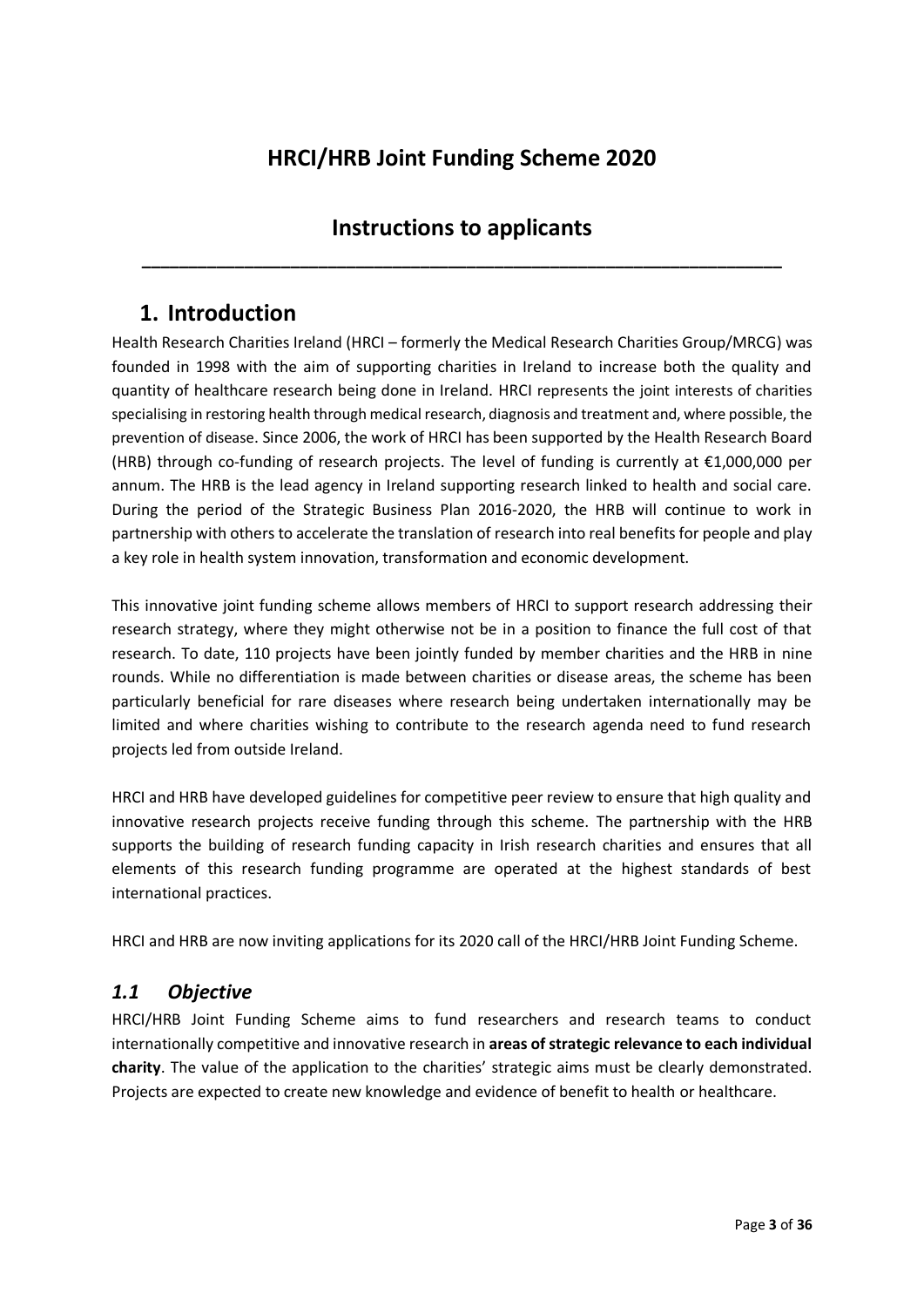## <span id="page-3-0"></span>*1.2 Scope*

-

This scheme provides funding for clearly defined research projects in areas of strategic relevance to each individual charity. HRCI/HRB awards will be up to a maximum total award value of **€300,000** for projects from 12 up to 36 months. Funding outside of Ireland **may be allowable** where there is no established research capacity in Ireland (e.g. for the case of rare diseases).

The joint scheme allows for co-funding of a single project by either up to four Irish HRCI charities or by one Irish HRCI charity and an international charity. Guidance notes on the application form are available in Appendix I.

In addition to the eligible remit, you should note that in this scheme the HRB will **not support**:

- Applications which are solely literature reviews, audits, surveys, needs assessments or technology development (although these elements may be part of an integrated research study)
- Studies aimed at evaluating a full scale, definitive intervention to provide evidence on the efficacy, effectiveness, cost and broad impact of the intervention, and stand-alone feasibility studies<sup>1</sup> conducted in preparation for a future definitive intervention. Such studies are supported through the HRB Definitive Intervention and Feasibility Awards (DIFA) scheme.
- Applications which are solely **or** predominately developing the infrastructure for biobanking, databases or patient registers without a predominant research element
- Applications which are solely **or** predominately health service developments or implementation of an intervention without a predominant research element. The HRB will not fund the cost of providing the service or intervention itself, only the research element
- Applications from individuals applying for, holding, or employed under a research grant from the tobacco industry
- Research intended to create human embryos solely for the purpose of research or for the purpose of stem cell procurement, including by means of somatic cell nuclear transfer

*Please note that applicants can propose work to develop a healthcare intervention. Such work may include some initial testing of the intervention in order to generate proof of concept data and thus have the basis for developing a feasibility study. This would mean that applicants could then apply to HRB or another funder to support a feasibility study as a next step. In such cases applicants must consult with the appropriate clinical research infrastructure supports (such as the Clinical Research Facilities), to ensure that the work done will allow them to develop a feasibility study subsequent to the HRB/charity-funded research.* 

*Where an application is outside the scope of the scheme, the application will be deemed ineligible and will not be accepted for review.* 

<sup>&</sup>lt;sup>1</sup> Sandra M. Eldridge et al. Defining Feasibility and Pilot studies in preparation for Randomised Controlled *Trials: Development of a conceptual Framework. PLoS ONE 11(3): e0150205*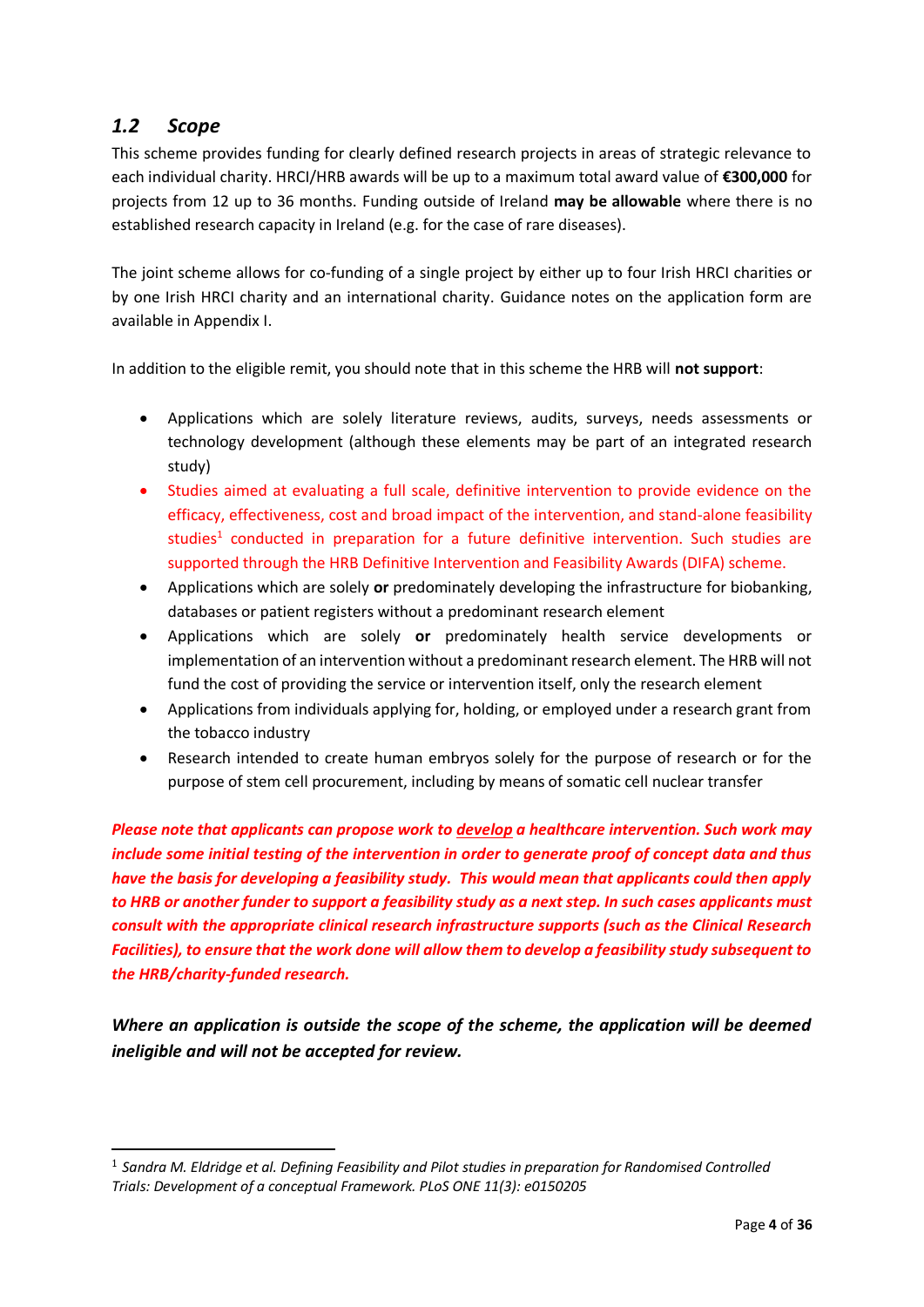# <span id="page-4-0"></span>**2. Eligibility Criteria of Principal Investigator, Co-Applicants and Collaborators**

**Applicants must demonstrate clearly that the research team contains the necessary breadth and depth of expertise in all the methodological areas** required in the development and delivery of the proposed project. Appropriate multi and inter disciplinary involvement in the research team is essential and where relevant, experts in statistics, health economics, health service research, behavioural science, qualitative research methodologies, psychology, sociology etc. should be included as Co-Applicants or as official Collaborators. Knowledge users in positions where research findings may impact on their decision-making, or who might further the implementation of research findings or outputs after the completion of the project are welcome as team members. For studies that require a lot of coordination applicants should consider the appointment of a study manager or coordinator (for small studies this may be one of your Co-Applicants, rather than a dedicated post).

HRCI/HRB expects that applicants will collaborate, where appropriate, with partner organisations, such as universities, hospitals, health agencies, local government and or voluntary organisations. Coapplicants and collaborators from outside the Republic of Ireland are welcome where their participation clearly adds value to the project. Public and Patient Involvement (PPI) is valued in applications (see section 2.5 for details) and as such active engagement with e.g. community groups, NGOs, patient groups and/or participation of these in the co-applicant/collaborator team is encouraged.

## <span id="page-4-1"></span>*2.1 Principal Investigator*

The Principal Investigator (PI) will serve as the primary point of contact during the review process and during the award. The PI will be responsible for the scientific and technical direction of the research programme and has primary fiduciary responsibility and accountability for carrying out the research within the funding limits awarded and in accordance with the terms and conditions of the contract governing the award.

The Principal Investigator must

- Hold a post that covers the duration of the award in a recognised Research Institution as an independent investigator, **or**
- be a contract researcher recognised by the Research Institution as an independent investigator who will have a dedicated office and research space for the duration of award, for which he/she will be fully responsible, **or**
- be an individual who will be recognised by the Research Institution upon receipt of the HRCI/HRB award as a contract researcher as defined above. The Principal Investigator does not necessarily need to be employed by the Research Institution at the time of the application submission

The Principal Investigator must demonstrate that they have the skills, knowledge and supports necessary to direct the proposed research and to be actively engaged in carrying the research through to completion. Generally, this means that the PI will:

- i. Show appropriate evidence of expertise matched to the nature and context of the project;
- ii. Show evidence of achievement as an independent researcher in their chosen research field by: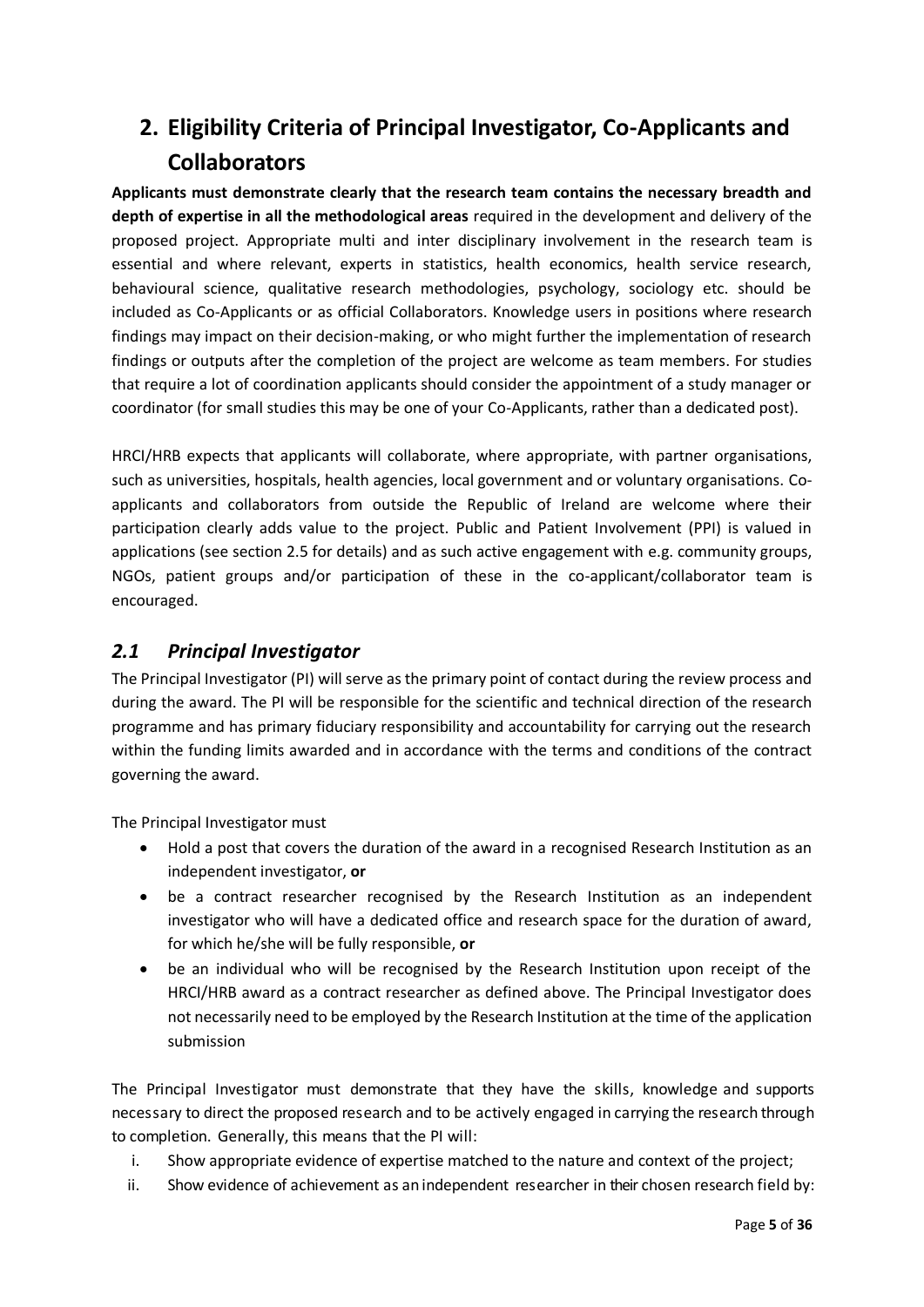- a) Demonstrating a record of research output, with at least three publications of original research in peer reviewed journals. Where appropriate, they should also provide evidence of other outputs such as published book chapters, reports to government and/or any other relevant outputs that have resulted in a significant impact in their field.
- b) Demonstrating record of independence by showing that they have secured at least one peer-reviewed research grant for a research project/s, as either the lead applicant or a coapplicant. Funding received for travel to seminars/conferences and/or small personal bursaries will not be considered in this regard.
- iii. Show evidence that they possess the capability and authority to mentor, manage and supervise less experienced researchers and to manage relationships with co-applicants, collaborators and the host institution.

*Where an applicant fails to meet the eligibility criteria, the application will be deemed ineligible and will not be accepted for review. HRCI/HRB will contact the Principal Investigator in the event that this situation arises.*

## **Only one application per Principal Investigator to this scheme will be considered**.

*Where the PI is based outside of Ireland, where possible they should seek Co-applicants or Collaborators in Ireland in order to build capacity here. PIs based outside of Ireland must ensure that a signed Warrant is submitted at the time of application, confirming that their institution will sign up to HRB Terms and Conditions (see section 2.6).* 

## <span id="page-5-0"></span>*2.2 Co-Applicant*

-

**A Co-Applicant has** a well-defined, critical and substantial role in the proposed research stated explicitly in the application. Each Co-Applicant should view the application form and approve content prior to submission. A Co-Applicant may receive funding for items such as running costs and personnel but will not receive support towards his/her own salary if they are in salaried positions. However, Co-Applicants can request their own salary, depending on their role and percentage of time dedicated to the research project, for the duration of the award if they are contract independent investigators **(up to a maximum of 6 Co-Applicants can be listed)**.

*Public and Patient Involvement (PPI) contributors are welcome as Co-Applicants or official Collaborators depending on their role within the project.* Also, although not a requirement for this scheme, the involvement of knowledge users<sup>2</sup> (national or international) as co-applicants or collaborators is welcome where this adds value to the research proposed.

The terms of any co-application should be determined early and relevant agreements should be in place by the onset of the project. HRCI/HRB advise that consideration should be given to issues such as governance arrangements, intellectual property rights, reporting and access to data and samples when working up co-application agreements.

<sup>&</sup>lt;sup>2</sup> As per HRB APA guidance notes: "one in a position of authority to influence and/or make decisions about health policy or the delivery of services and can act to ensure that the findings of the research will be translated to influence decision making and change within their (or other) organisations"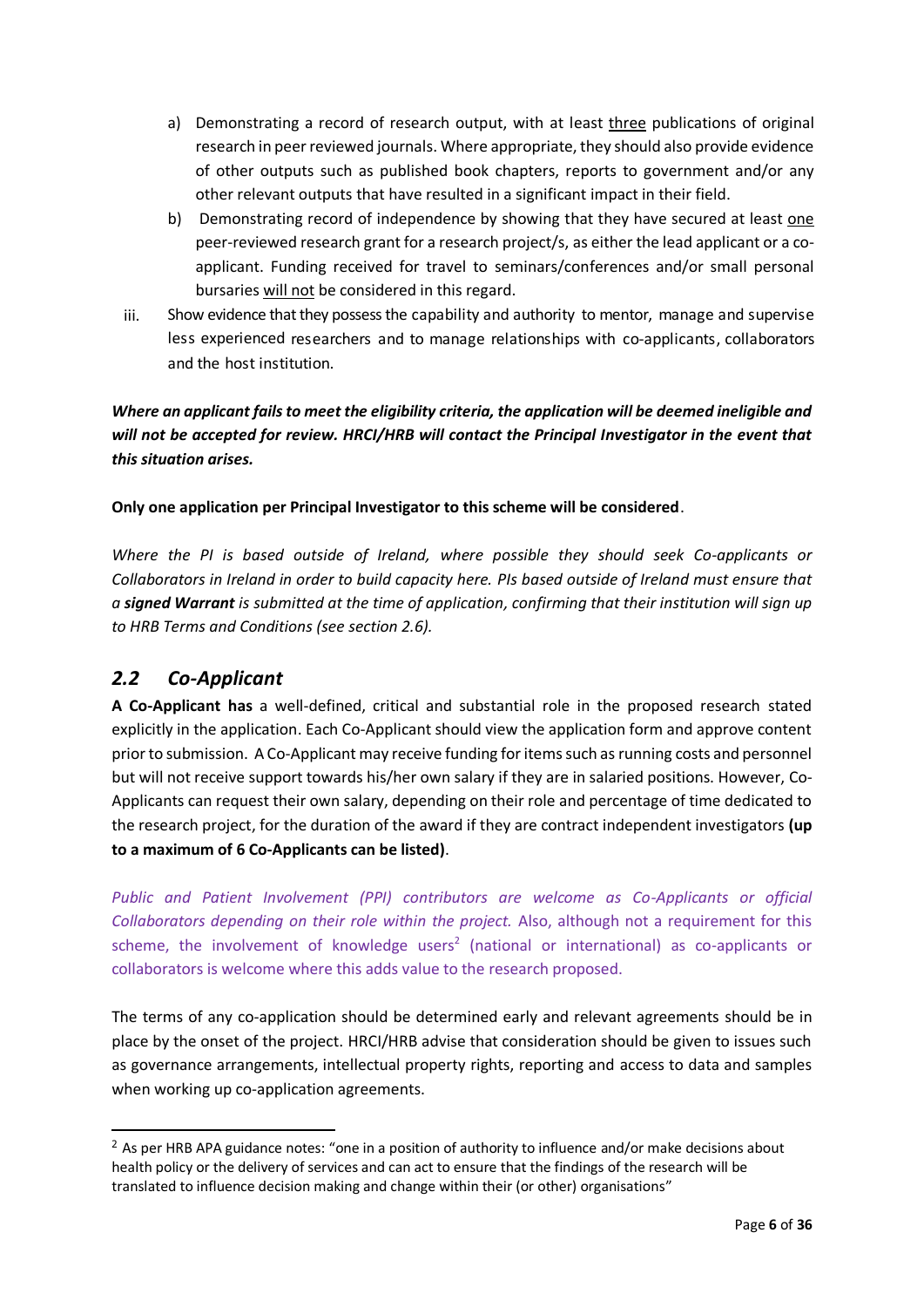## <span id="page-6-0"></span>*2.3 Official Collaborator*

An official Collaborator is an individual or an organisation who provides an integral and discrete contribution (direct or indirect) to the proposed research. A collaborator may supply samples or kits, may provide training in a technique, access to specific equipment, specialist staff time, trials advice or support, access to data and/or patients, instruments or protocols or may act in an advisory capacity. They can be based in an academic institution, a private enterprise, a healthcare organisation or agency, or come from the charity sector. Collaborators may be based outside the Republic of Ireland where appropriate and justified. Collaborators are eligible to receive funding from the award when properly detailed and justified **(up to a maximum of 10 Collaborators can be listed)**.

*Public and Patient Involvement (PPI) contributors are welcome as Co-Applicants or official Collaborators depending on their role within the project.* Also, although not a requirement for this scheme, the involvement of knowledge users<sup>3</sup> (national or international) as co-applicants or collaborators is welcome where this adds value to the research proposed.

If access to samples, vulnerable population groups, healthy volunteers or patients, data, databases or a link to an existing national or international study (e.g. an existing cohort or longitudinal study) are an integral part of the proposed project, evidence of commitment and access must be demonstrated by having the key Gatekeeper of this data or study included as a Collaborator.

In addition, each official collaborator must complete a **Collaboration Agreement Form.** A template Collaborator agreement form is available and this must;

- Detail the full nature of the collaboration and how the Collaborator will be involved in the proposed research and specifically the value they will add
- Confirm the individual or organisation's commitment to the proposed project
- Identify the value, relevance and possible benefits of the proposed work to the Collaborator
- State the period of support
- Detail how the results of this collaboration will be disseminated
- Details of the costs requested, where relevant, and appropriate justifications

The terms of any collaboration should be determined early and relevant agreements should be in place by the onset of the project. The HRB advise that consideration should be given to issues such as relative responsibilities, governance arrangements, intellectual property rights, reporting and access to data and samples when working up collaboration agreements.

## <span id="page-6-1"></span>*2.4 Funded Personnel*

-

Applicants must demonstrate clearly that the level, expertise and experience of proposed research personnel matches the ambition and scale of the project and that they possess the necessary breadth and skills in all methodological areas required to deliver the proposed programme of work. Alignment between personnel requested and the proposed project should be given strong consideration.

 $3$  As per HRB APA guidance notes: "one in a position of authority to influence and/or make decisions about health policy or the delivery of services and can act to ensure that the findings of the research will be translated to influence decision making and change within their (or other) organisations"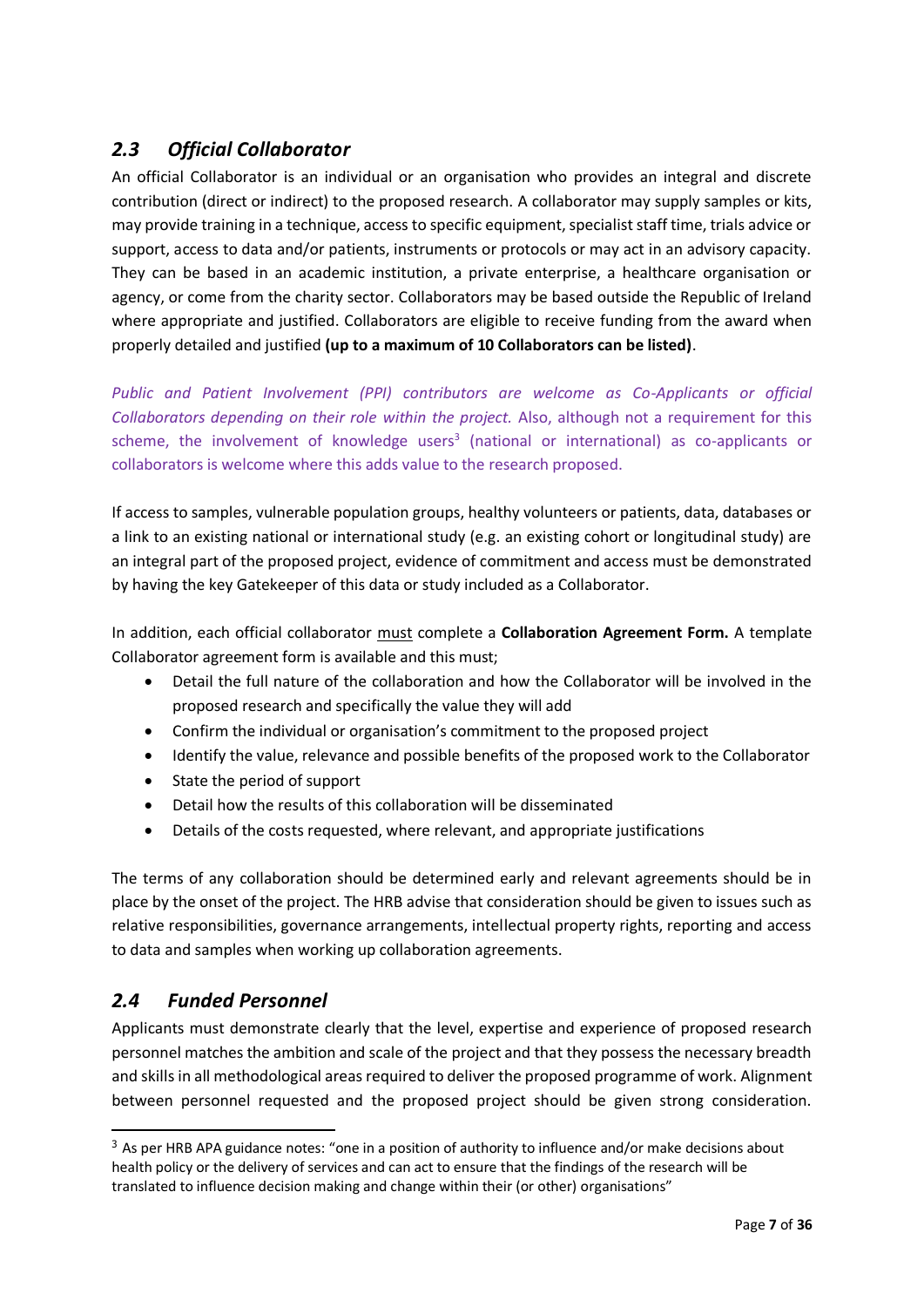Reviewers will thoroughly assess the level of baseline experience matched with the supervisory and up-skilling arrangements proposed in scoring the proposal.

Unlike the HRB's fellowships programmes, this scheme is not framed as a training initiative. Where junior personnel registered for a higher degree are proposed to work on projects, Principal Investigators must carefully consider the complexity, scale, objectives and dependencies of the project and the skills, expertise and experience level required to carry it out, especially if involving one or more PhD student(s). In such instances, PIs are also strongly encouraged to think about the suitability of such projects for PhD students, in terms of delivering a clearly identifiable original research project or the potential difficulties in clustering various pieces of work packages for a PhD thesis.

## <span id="page-7-0"></span>*2.5 Public and Patient Involvement in Research*

HRCI/HRB strongly promotes public and patient involvement (PPI) in the research that we fund. We use the definition of PPI proposed by INVOLVE UK [\(www.invo.org.uk\)](http://www.invo.org.uk/): *Research carried out 'with' or 'by' members of the public rather than 'to', 'about' or 'for' them.* We also use the INVOLVE definition of the term 'public' which includes patients, potential patients, carers and people who use health and social care services as well as people from organisations that represent people who use services.

'Public and patient involvement' represents an active partnership between members of the public and patients as PPI contributors and researchers in the research process. This can include, for example, involvement in the choice of research topics, assisting in the design, advising on the research project or in carrying out the research. HRCI and HRB encourages a comprehensive approach to PPI. Those for whom benefit is intended should be at the heart of decision-making within the project.

PPI in research can improve quality and relevance. It can:

- provide a different perspective even if you are an expert in your field, your knowledge and experience will be different to the experience of someone who is using a service or living with a health condition
- make the language and content of information such as questionnaires and information leaflets clear and accessible
- help to ensure that the methods proposed for the study are acceptable and sensitive to the situations of potential research participants
- help to ensure that the research uses outcomes that are important to the public and patients
- identify a wider set of research topics than if health or social care professionals had worked alone
- help you increase participation in your research by making it more acceptable to potential participants.

In addition to improving relevance and quality of research, it ensures that research is influenced by broader principles of citizenship, accountability and transparency.

PPI does not include the recruitment of study participants. Whilst this falls under patient-oriented research, it is participation of the public rather than involvement. It also does not include work aimed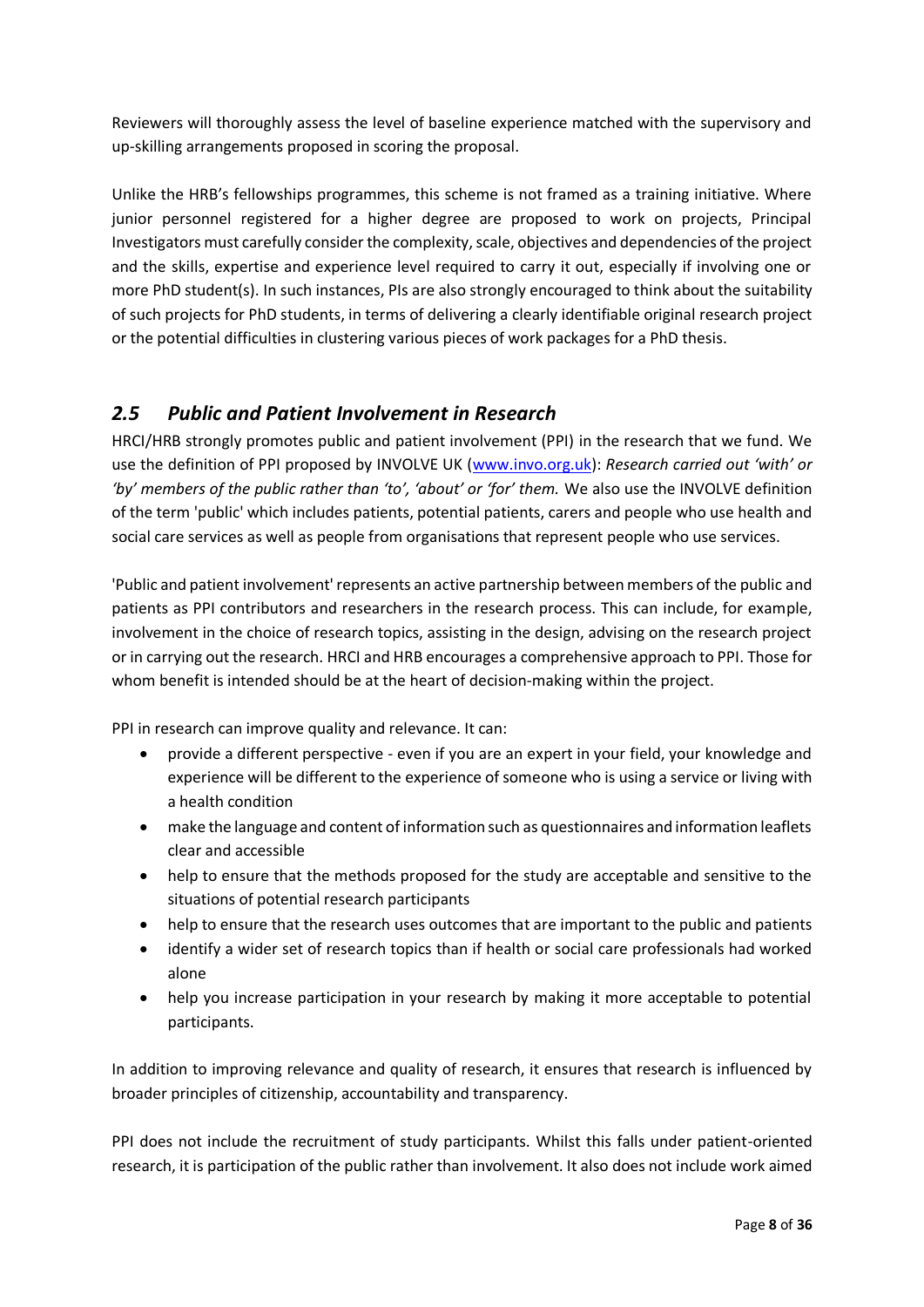at raising awareness of the public around research, such as media publications of research findings, and outreach activities such as open days in research facilities.

In the application, you are asked to describe public or patient involvement in your research throughout the various stages of research design and planning, conduct, analysis and dissemination. We recognise that the nature and extent of active public or patient involvement is likely to vary depending on the context of each study or award. In this application, you must state whether public or patient involvement is included in the application and describe (i) the purpose of the involvement, (ii) public or patient involvement to date and how that has influenced/changed what work has been planned, and (iii) public or patient involvement planned for the duration of the award.

**An assessment of your PPI approach may influence the assessment of any or all criteria depending on the nature of the proposed research. In this round of the scheme, all proposals considered by the Joint Selection Panel will be graded on how appropriate the level of PPI is for the research project they propose. This grading will inform the consensus Panel score, and therefore the final ranking and recommendation for funding.** 

A number of useful resources for guiding researchers on public or patient involvement in research are provided in Appendix II including the Public Involvement Impact Assessment Framework (PiiAF), through which researchers can explore approaches to PPI and assess the impacts of involving members of the public in their research, and a Handbook developed by the European Patient Forum with practical examples for Lead Applicants of ways in which patients can be involved at different stages of a research project. Where members of the public or patient involvement are involved, they must be compensated for their time and contributions.

We strongly advise that you consult with the charity who may be in a position to facilitate or advise on appropriate PPI approaches, in addition to your Host Institution who may be able to provide guidance and support on PPI in research.

## <span id="page-8-0"></span>*2.6 Host Institution*

Host Institution for the award is a recognised research institution approved by the HRB under its Host Institution Policy. It is typically that of the Principal Investigator but it may be another organisation/institution designated by the research team, where it is clearly justified.

## **Note: Host Institution Letter of Support** must be provided for **(1) all Principal Investigators in a contract position and (2) Co-Applicants in a contract position who are seeking their own salary.**

The Host Institution is typically located in the Republic of Ireland. Funding researchers in Host Institutions outside of Ireland may be allowable where there is no established research capacity in Ireland (e.g. for the case of rare diseases).

For international Host Institutions that are **public or private universities** a warrant must be given at application stage that they can comply with HRB terms and conditions (T&C available on the HRB web page a[t www.hrb.ie\)](http://www.hrb.ie/). For international Host Institution that are **not public or private universities**, the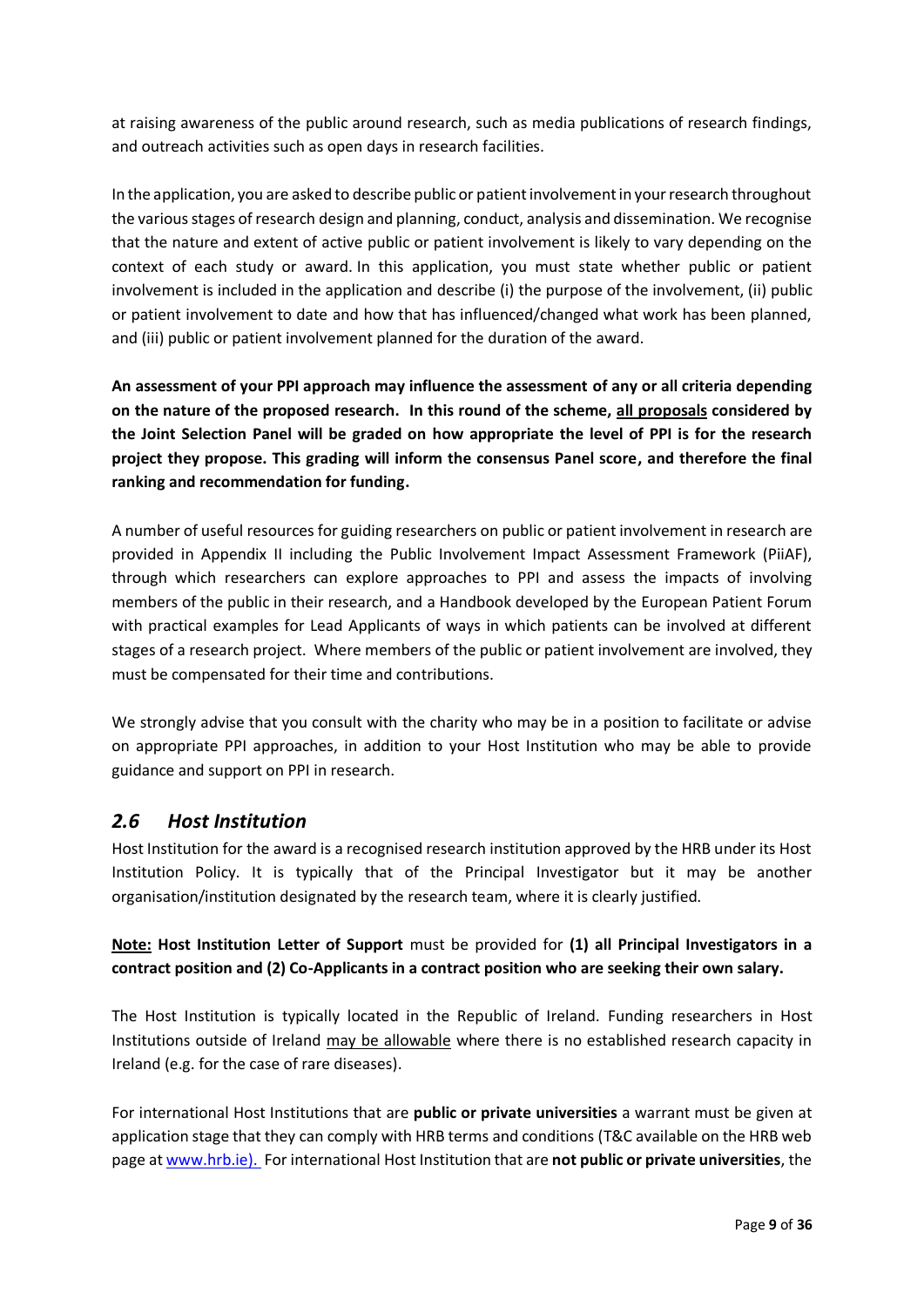Host Institution will agree that as part of the acceptance documentation if successful they will have to provide information as per the HRB Host Institution application form.

## <span id="page-9-0"></span>*2.7 Access to Research Infrastructures*

Applications availing of the advice, and support from a Clinical Research Facility/Centre (CRF/CRC), other infrastructure unit (e.g. Centre for Applied Medical Imaging, CSTAR), are required to provide additional information detailing the scope and nature of the engagement (this include national facilities and/or international facilities and Units/networks where justified).

An Infrastructure Agreement form will be requested as part of the application addressing the nature/scope of the service or collaboration, the rationale behind the choice of facility/centre/network and any costs associated with the project (including those provided as in-kind contributions). Applications proposing research with patients, which do not detail advice and/or support from a CRF/CRC/CTN, will be asked to justify why they have not done so.

## <span id="page-9-1"></span>*2.8 FAIR Data Management and Stewardship*

Data management/stewardship plans (DMP) are nowadays widely accepted as part of good research practice. The HRB supports [open research](http://www.hrb.ie/funding/funding-schemes/before-you-apply/all-grant-policies/hrb-policy-on-open-access/)<sup>4</sup> and open publishing directly through the **HRB** open [research](https://hrbopenresearch.org/) platform<sup>5</sup> . The HRB is now driving the making of research data **FAIR** (**F**indable, **A**ccessible, **I**nteroperable and **R**e-usable) in order to benefit science by increasing the re-use of data and by promoting transparency and accountability. The **FAIR data principles<sup>6</sup> provide guidelines for those** wishing to enhance the re-usability of their data holdings: these principles put specific emphasis on enhancing the ability of machines to automatically find and use the data, in addition to supporting its re-use by individuals.

For researchers, the move to FAIR and open data means researchers should consider data management issues and find suitable data repositories at the research planning stage. Applicants will have to provide information about their plans for data management and data sharing at application stage.

## <span id="page-9-2"></span>*2.9 General Data Protection Regulation*

The **General Data Protection Regulation** (GDPR) came into force on 25 May 2018. As a result the applicant team will be asked to **consent** that personal data provided as part of this application, including but not limited to CV information, may be shared with person(s) based outside of the European Economic Area (EEA) for the specific purpose of obtaining peer reviews of this application. International reviewers play a vital role for the HRB in setting standards and in benchmarking our scientific community to enable them to operate in a global context. Individual peer reviewers are selected for their specific expertise in relation to submitted applications, and can be based anywhere in the world.

-

<sup>4</sup> http://www.hrb.ie/funding/policies-and-principles/open-research/

<sup>5</sup> https://hrbopenresearch.org/

<sup>6</sup> https://www.nature.com/articles/sdata201618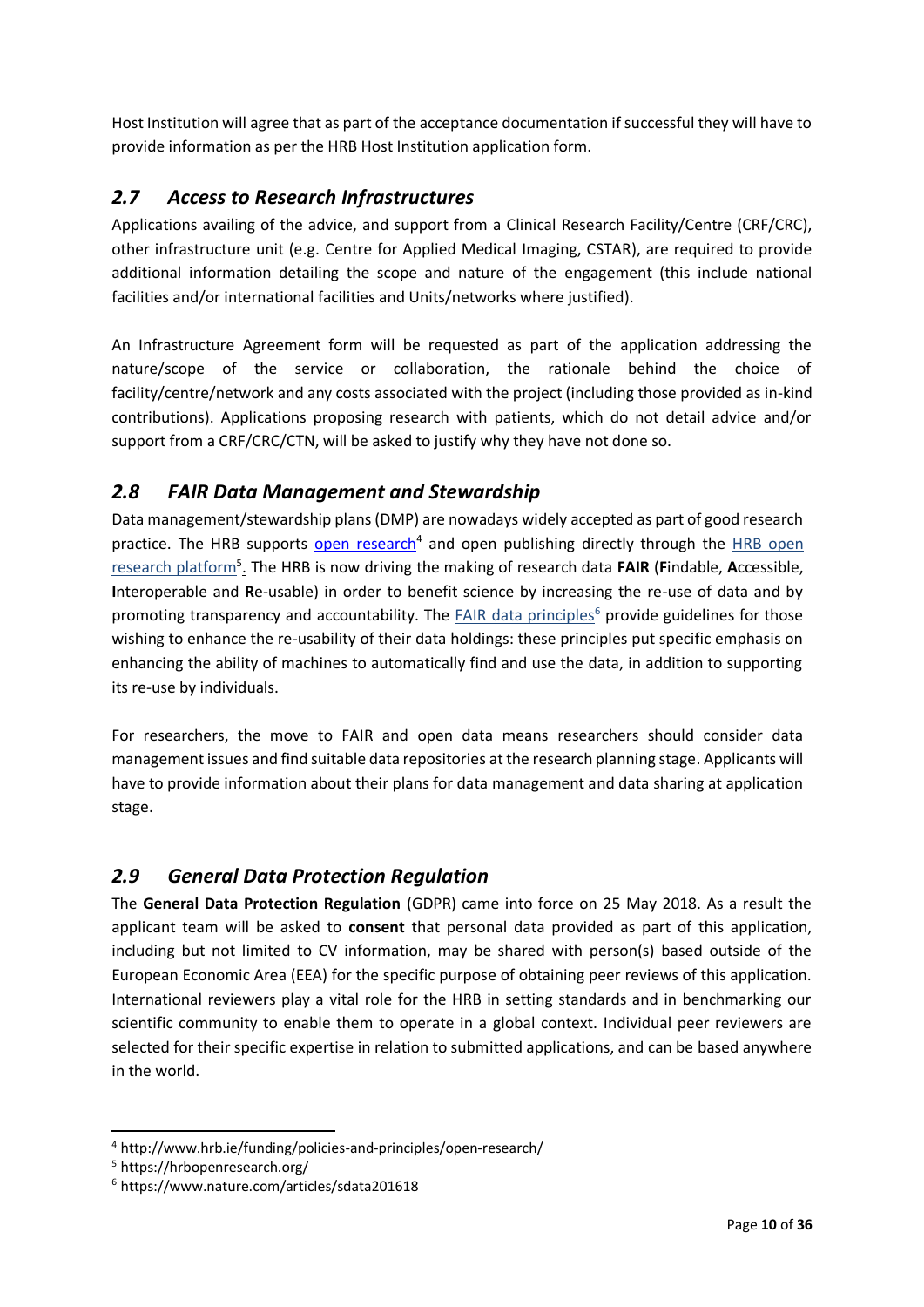Furthermore, by confirming participation, you will be asked to **consent** that HRB uses the information you provide (regarding all applicant team members) to consider your application, contact you about your application, and if you are successful, to manage your grant throughout its lifetime in accordance with HRB general T&C for research awards. This will include contacting you with regard to monitoring of progress through written reporting and other means e.g. interim review. We will publish some basic information on successful awards including PI, Host Institution, amount awarded and lay summary on our website and may highlight individual awards or researchers in more detail (with specific consent). We will also use the information you have provided to generate general statistics around our current funding portfolio, and to evaluate our funding mechanisms and investment. After your grant has ended we will continue to keep your information on file (in accordance with HRB policies) to allow us to evaluate the outcomes, outputs and impacts of HRB investment in your research.

Please note that we will also use information associated with unsuccessful applications for a number of the purposes outlined above such as generating general statistics around our current funding portfolio, and to evaluate our funding mechanisms and investment e.g. demographics of applicants, research areas of applicants. Similarly we will use the information provided about people employed on awards to help evaluate our career support and capacity building initiatives.

## <span id="page-10-0"></span>*2.10 The Health Research Regulations*

Following the implementation of GDPR a regulation for health research known as the Health Research Regulations 2018<sup>7</sup> has been implemented in Ireland. These regulations outline the mandatory suitable and specific measures for the processing of personal data for the purposes of health research and reinforce the fact that **explicit consent**should always be the legal basis for health research when using identifiable, sensitive data unless a consent declaration is obtained from the newly appointed Consent Declaration Committee<sup>8</sup>.

# <span id="page-10-1"></span>**3. Funding**

HRCI/HRB awards will be up to a maximum total award value of **€300,000** for projects from 12 months up to 36 months. Eligible costs include personnel costs, student stipend and fees, direct running costs and dissemination costs. Overheads of 30% of Total Direct Modifiable Costs will be added to the portion of the research funded by the HRB (see section 5.2).

The budget requested and the award duration must reflect the scale and nature of the proposed research, and reviewers will thoroughly assess the level of funds and timeframe requested when reviewing the proposal.

**Note:** The scheme does not fund the salary and related costs of tenured academic staff within research institutions (including buy out from teaching time etc.).

-<sup>7</sup> http://www.irishstatutebook.ie/eli/2018/si/314/made/en/pdf

<sup>8</sup> https://hrcdc.ie/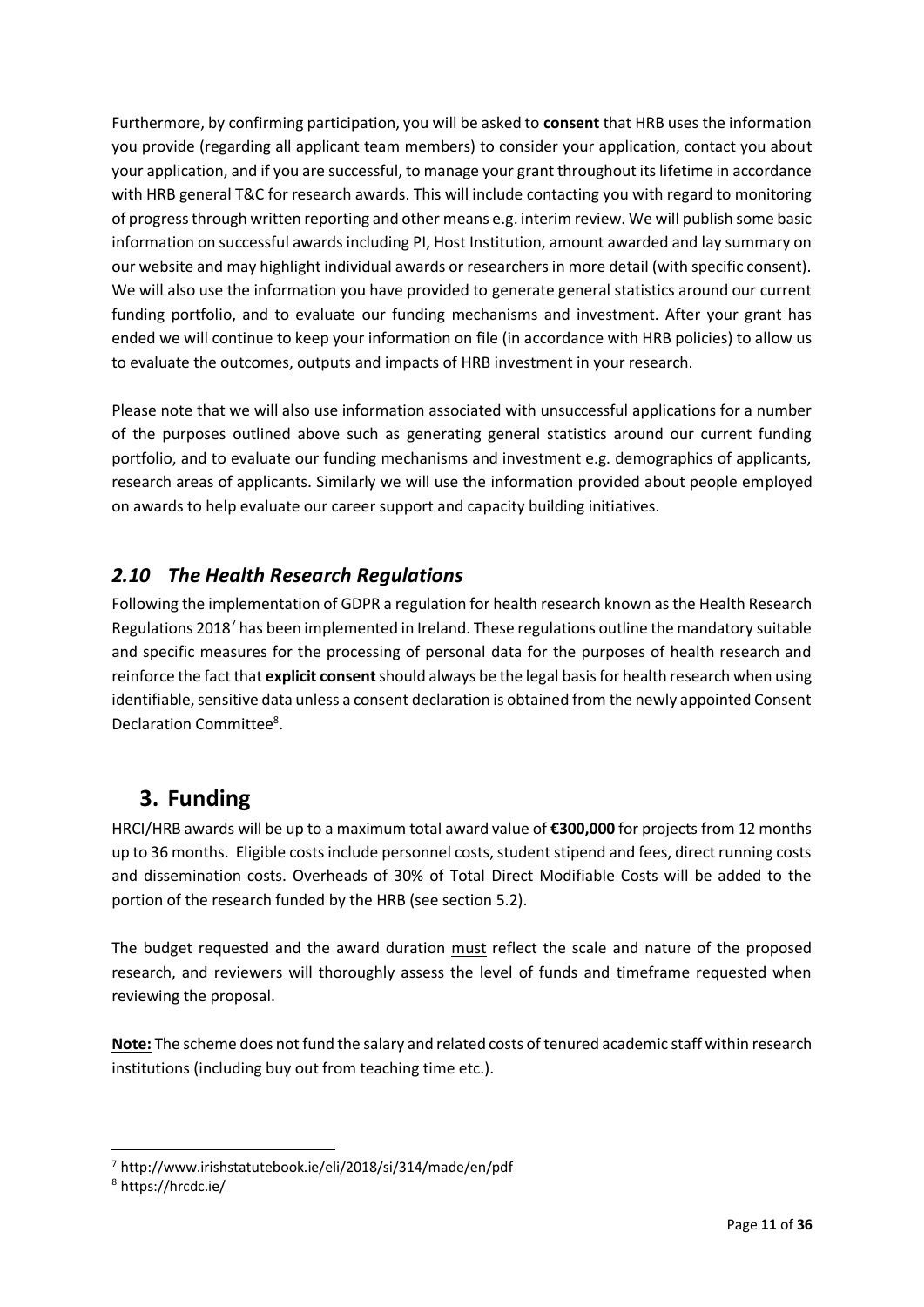**Note:** As the primary aim of this scheme is to fund high quality, innovative research projects of international standing, applicants must demonstrate clearly that the level, expertise and experience of proposed research personnel matches the ambition and scale of the project, and that they possess the necessary breadth and skills in all methodological areas required to deliver the proposed programme of work. Unlike fellowship programmes, this scheme is not framed as a training initiative, and where junior personnel registered for a higher degree are proposed to work on projects, reviewers will thoroughly assess the level of baseline experience matched with the supervisory and up-skilling arrangements proposed in scoring the proposal.

# <span id="page-11-0"></span>**4. Application and Review Procedure**

## <span id="page-11-1"></span>*4.1 Application Procedure*

All applications must be made to the HRCI-registered research charity on or before their own set closing dates. All application documents must be completed in font Calibri Size 11. It is the responsibility of the Principal Investigator to ensure that applications are completed in full and all the necessary documentation is received by the charity on or before the closing dates indicated.

## **Note:** *Please note each document will have a size limit of 2MB.*

## <span id="page-11-2"></span>*4.2 Review Procedure*

HRCI/HRB is committed to an open and competitive process underpinned by international review. Each charity will conduct a peer review process by soliciting reviews of proposals from at least three international experts **based outside of the Republic of Ireland** in the subject area of the proposed research. Reviews from experts will be collated and forwarded to applicants.

## <span id="page-11-3"></span>**4.2.1 Response to reviewers**

The Principal Investigator with the support of his/her team will be provided with a time-limited opportunity to respond to peer-reviewers comments. The peer-reviewers' comments will be made available to PIs by email. Each PI and team will have **10 working days only** to submit their response to the charity they applied to, and the response has a maximum word count of **2000 words (including references)**. The response will be used by the charity to inform their short-listing process, and in the case of short-listed applications will be provided to members of the Panel in advance of their face-toface meeting alongside the application and the peer-reviewers' comments.

There is no obligation to submit a response but this phase of the assessment process is extremely important and the response may play a critical role in whether a proposal eventually gets recommended for funding or not. It provides an opportunity to address any factual errors, conceptual misunderstandings or differences of opinion that can be perceived as weakness or concerns. It also provides the PI and team with an opportunity to take on board any constructive feedback that may help to improve the application, if funded, or future grant applications.

The response should be succinct yet clear and comprehensive. It should acknowledge and/or address each of the concerns and/or weaknesses described in the reviewer's feedback. If the applicant team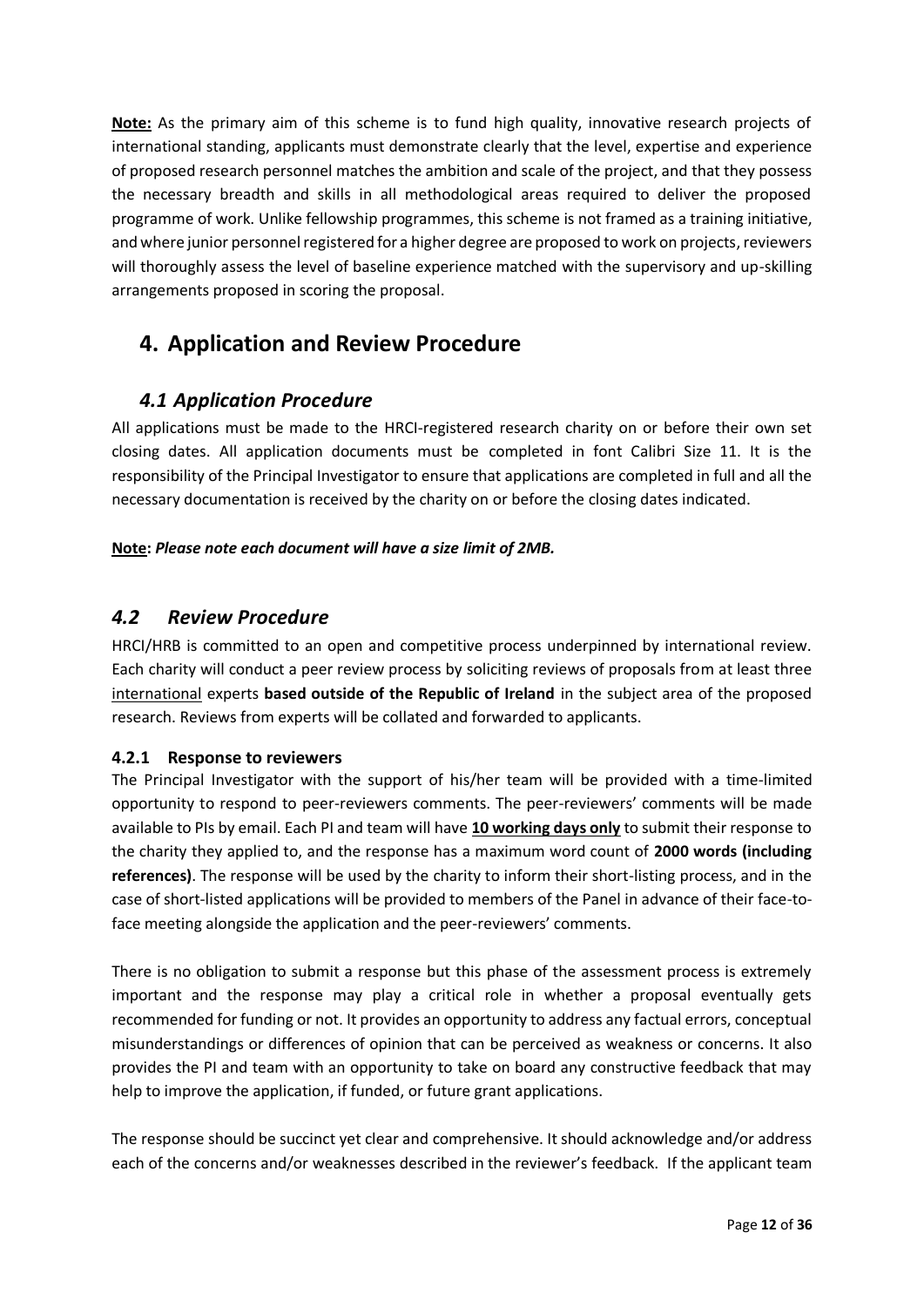disagrees with a reviewer's statement they should explain why and provide additional information. If the applicant team cannot address an issue, they should at least acknowledge it. Responses that could be seen as argumentative should be avoided. Please remember that peer reviewers and panel members volunteer their own time in reviewing grant applications.

Ideally Principal Applicants should ask a colleague to read the reviewers' critiques and the responses prior to resubmission, to confirm that they have addressed the critique in a way that is informative and constructive.

## <span id="page-12-0"></span>**4.2.2 Short-Listing by HRCI-registered Charity**

Each charity will conduct an internal selection process. Whilst individual charities may have additional criteria, the **relevance of the application in addressing the strategic aims of the charity** will be a core criterion. The charities' justification for selection of applications and their strategic plan will be forwarded alongside the nominated applications to a HRCI/HRB-jointly nominated selection Panel.

## <span id="page-12-1"></span>**4.2.3 HRCI/HRB Panel meeting**

Applications put forward by the participating charities will be considered by a jointly-appointed HRCI/HRB Panel. This Panel will include broad scientific expertise, as well as PPI Panel members and will consider applications from across all the charities.

This Panel will have access to the original applications, charity background information on work and strategic research priorities, international peer reviewer comments, applicant's response to reviewers' comments and charities' justification for application selection and will be asked to make final recommendations on those projects that will be funded. They will base their recommendations on the following key assessment criteria:

- Scientific Quality and Innovation (50% of marks)
	- o Important research question
	- o Evidence supports need for proposed project Design and methodology appropriate
- Expertise and Research Environment (30% of marks)
	- o Applicant team expertise and experience relevant for project
	- o Supports, infrastructure, environment
- Feasibility (20% of marks)
	- o Project staffing and funding
	- o Project plan and risk mitigation for project delivery

**An assessment of your PPI approach may influence the assessment of any or all criteria depending on the nature of the proposed research.** In this round the application will be reviewed and graded separately according to the **Quality of the PPI approach**. PPI reviewers will form part of the Panel to review each application and will assign a grade according to the appropriate level of public and patient involvement for the proposed research. **Their grading will inform the consensus Panel score, and therefore the final ranking and recommendation for funding.**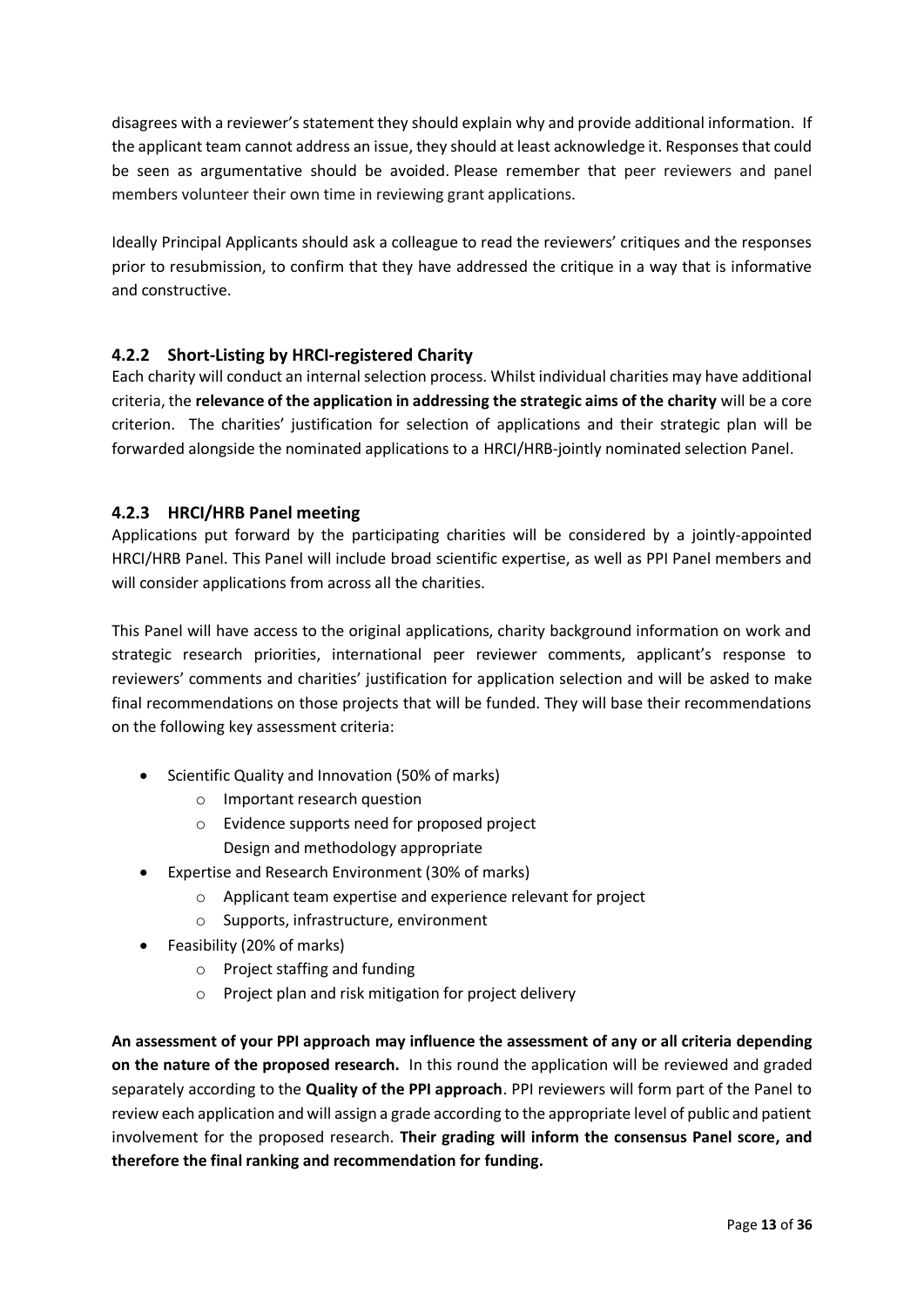PPI reviewers will have access to the entirety of the application, including the charity background information on work and strategic research priorities, plus accompanying peer reviews and right to reply from the applicant. They will focus in particular on how the research is described in the lay summary, the proposed impact of the work and dissemination channels, the specifics on public and patient involvement set out in section 2.5f, and will advise on whether the proposed budget is appropriately supporting PPI activities during the project (if appropriate).

HRCI and HRB recognises that the nature and extent of active public involvement will vary depending on the proposed study. The Principal Applicant must clearly articulate how the level of public and patient involvement is appropriate to the specific research proposed. We strongly advise that you consult with the charity who may be in a position to facilitate or advise on appropriate PPI approaches, in addition to your Host Institution who may be able to provide guidance and support on PPI in research.

The identity of the experts who participate in the peer review process shall remain confidential and shall not be disclosed to the Principal Investigators. A summary of Panel member's comments and the panel discussion comments will be issued to the Principal Investigator following the conclusion of the review process.

The HRB Gender Policy came into effect on 1 June 2016<sup>9</sup>. Peer Reviewers may be selected with expertise of sex/gender issues for the topic of your proposal. Gender balance of the Lead Applicant of the research team will be among the ranking factors to prioritise proposals with the same scores in the Panel ranking list.

## <span id="page-13-0"></span>**4.2.4 Award Contracts**

Host Institutions of successful applications will be offered multi-party contracts between the HRB, the HRCI partner(s) and the approved Host Institution setting out the respective roles and responsibilities of the parties and governing the research project. The HRB Terms and Conditions will govern the award in its entirety. Additional special conditions may apply.

# <span id="page-13-1"></span>**5. Timeframe**

-

| 1 October 2019      | Opening of HRB Call                                                                                                                  |
|---------------------|--------------------------------------------------------------------------------------------------------------------------------------|
| From October 2019   | Charity Call Opening Date (check with individual charity)                                                                            |
| Mid - November 2019 | Charity Call Closing Date (check with individual charity)                                                                            |
| <b>June 2020</b>    | Joint Panel Meeting will take place in June 2020 with a view to<br>making final recommendations to the Board of the HRB in June 2020 |

<sup>9</sup> http://www.hrb.ie/research-strategy-funding/policies-guidelines-and-grant-conditions/policies-and-positionstatements/gender-policy/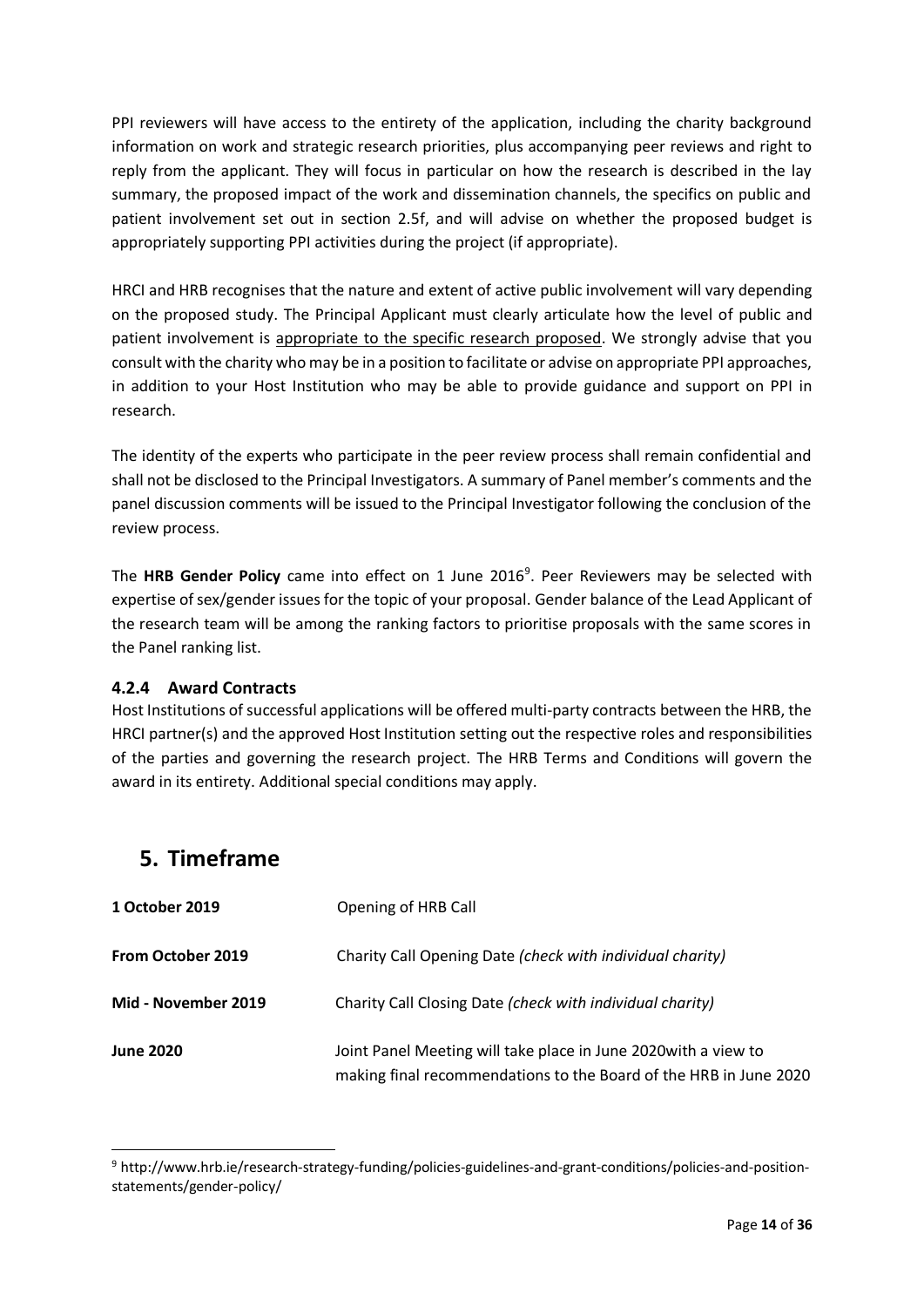| <b>July 2020</b> | Following Board approval of the recommendations, successful<br>applicants will be notified of their success by early July 2020 |
|------------------|--------------------------------------------------------------------------------------------------------------------------------|
| September 2020   | Contracts will be issued from September 2018 with a view to<br>beginning the research projects from October 2020               |
| November 2020    | Earliest Research Project Start Date                                                                                           |

*Please note that the HRB will not follow up any supporting documentation related to the application, such as Host Institution's Letters of Support, Collaborator Agreement Form, Gantt charts etc. It is the responsibility of the Principal Investigator to provide all supporting documentation within the submission. If the documentation is not received by the HRB on time, in the correct format or is not properly signed or submitted, the application will be deemed ineligible without further review.*

*The HRB reserves the right to reject any application that does not meet the terms of this call. The decision of the HRB Board in respect of any grant application is final and cannot be appealed or reviewed.*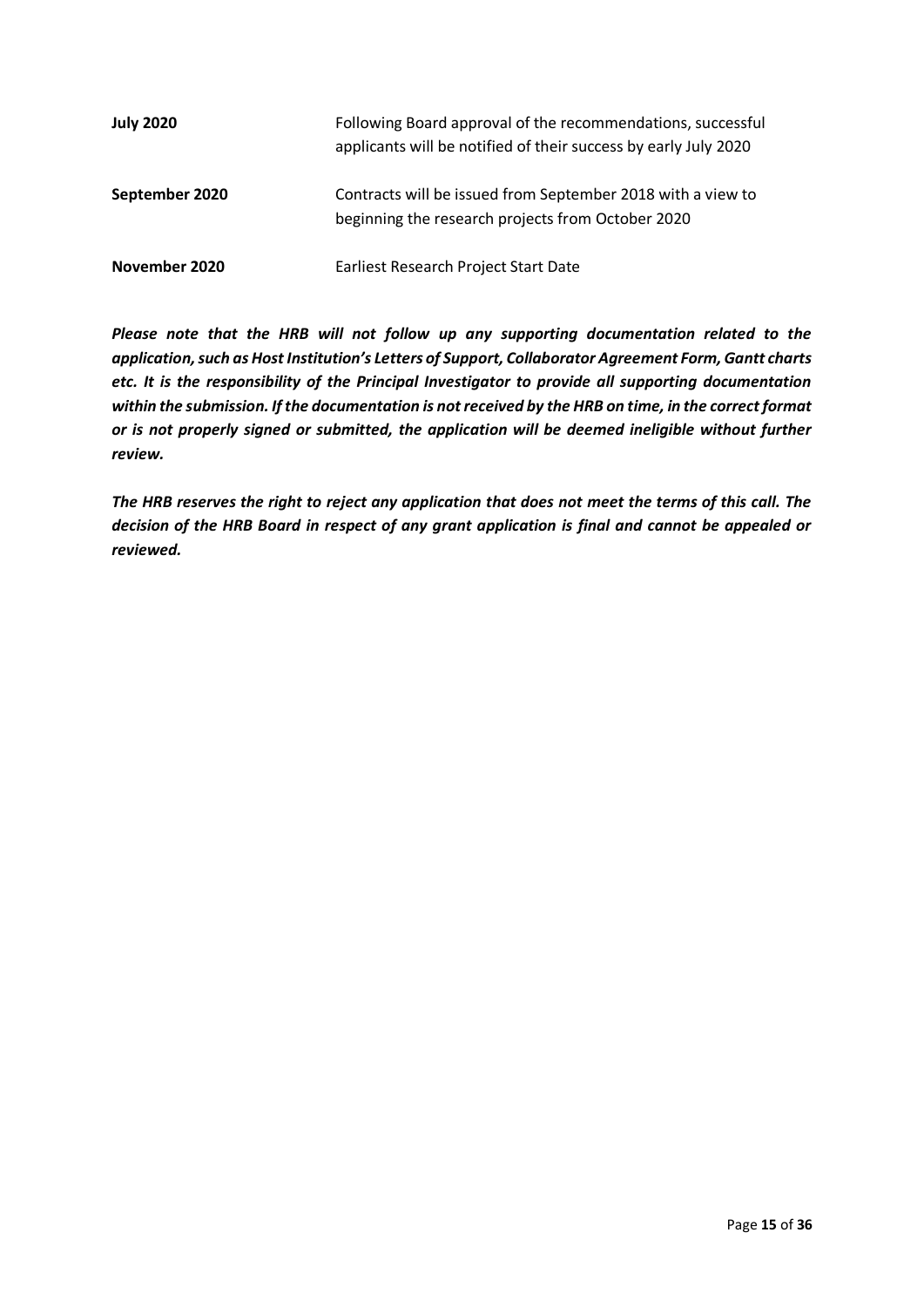# <span id="page-15-0"></span>**Appendix 1: Guidance on the Application form**

These notes must be read in conjunction with the Application Form and are designed to help you provide the required information. Please ensure that you complete the Application Form in full. Do not leave a question blank, but if you feel that a question is not applicable to you please state that this is the case. *Please note each document (Application Form, Signature Page, Supporting Figures, Gantt chart etc.) will have a size limit of 2MB.*

**Project Title** (mandatory, maximum 20 words) This should be both clearly descriptive and concise and should reflect the aim of the project.

## **SECTION 1: DETAILS OF PRINCIPAL INVESTIGATOR AND CO-APPLICANTS**

#### **1.1 Principal Investigator Details**

Includes name, contact information, host institution, present position and profession.

### **1.2 Co-Applicant Details**

Includes name, contact information, host institution, present position and profession.

### **1.3 Host Institution** for the award

This institution is normally that of the Principal Investigator but it may be another organisation/institution designated by the research team, where this is clearly justified. The funders must be fully satisfied that the institution can account appropriately, over time, for any funding awarded. You are requested to state the name of institution and to provide the name and contact details of either the Dean of Research/CEO/equivalent authorised personnel of the institution in your application.

## **SECTION 2: PROJECT DESCRIPTION**

#### **2.1 Project Lay Summary**

This summary is similar to the project abstract in that you are asked to describe what you propose to do, to say why you think it is important to complete this piece of work and how you are actually going to go about conducting the research. **This summary needs to be written in plain English such that it is clear, easy to understand, and is easily accessible to the PPI Panel members who will review this application, as well as a broad lay audience.** This summary may be used when providing information to the public with regards to the variety of research funded by the HRB and may be posted on the HRB and/or the charity website. The word limit is **300 words**.

#### **2.2 Project Abstract**

This should be a succinct summary of the proposed research. The aims and hypotheses of the project should be conveyed with clarity. The objectives of the project and what the work is expected to establish should be described. Ideally it provides a clear synopsis of your proposal and should set the research proposal in context. The word limit is **300 words**.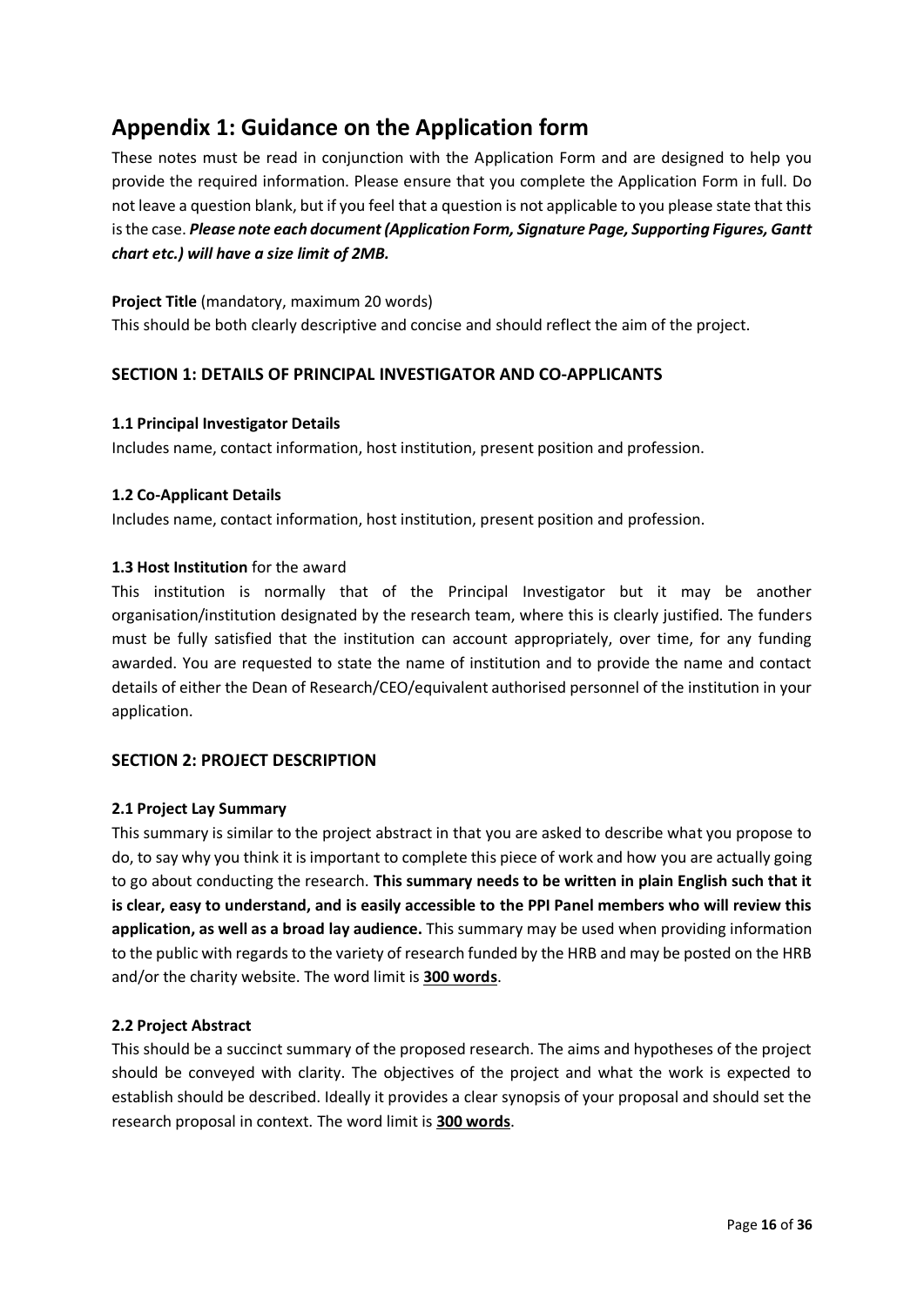**2.3 Relevance of research to strategic aims of the charity or charities** Please set out the relevance of your application in addressing the strategic aims of the charity or charities (in the case that two charities are co-funding) and why the charity/charities should select your application to bring forward to the HRCI/HRB-jointly nominated selection panel. Where available, refer specifically to the strategic plan of the charity/charities you apply to, and to any other relevant strategy documents. The word limit is **300 words**.

## **2.4 Keywords** (maximum five keywords)

Please choose up to five keywords that specifically describe your area of research.

## **2.5 Project Description**

The Project Description\* should include the following:

- *Research Question*
- *Current knowledge and background to the area of the proposed research.*
- *Overall Aim, Objectives and Deliverables*
- *Research Design and Methodological approach*
- *Project Management (including Gantt chart or alternative)*
- *Public and Patient involvement in the research*
- *Gender and/or sex issues in the research project*
- *Impact Statement*
- *Arrangements for Sample Collection for Biobanking*
- *Potential Risks and Ethical Concerns*
- *Outline of FAIR data management and stewardship*
- *Dissemination and Knowledge Exchange Plan*

**Note:** You are advised to ensure that your application is focused and that sufficient evidence is provided to enable the international peer reviewers and grant selection committee to reach a considered judgement as to the quality of your research proposal, its significance and its feasibility.

\*Any figures to support the project description must be provided in a *single additional document* up to a maximum file size of 2MB.

## 2.5 a Research Question

Clearly state the research question behind the proposed work. The word limit is **50 words**.

## 2.5b Current Knowledge, Background to the area

Describe the background to the research proposal and detail the size and nature of the issue to be addressed. Include evidence from the literature and give references to any relevant systematic reviews. Where available, include a description of any pilot work, professional and consumer consensus studies already undertaken. Summarise the importance of the proposed research and describe the anticipated outputs, outcomes and impact of the proposed research, indicating the anticipated timescale for any proposed benefits to be realized. Please provide a clear explanation of the problem to be addressed and why it is important and timely, especially in an Irish context. Be aware that the peer reviewers reading your proposal will be based outside of Ireland, so it is important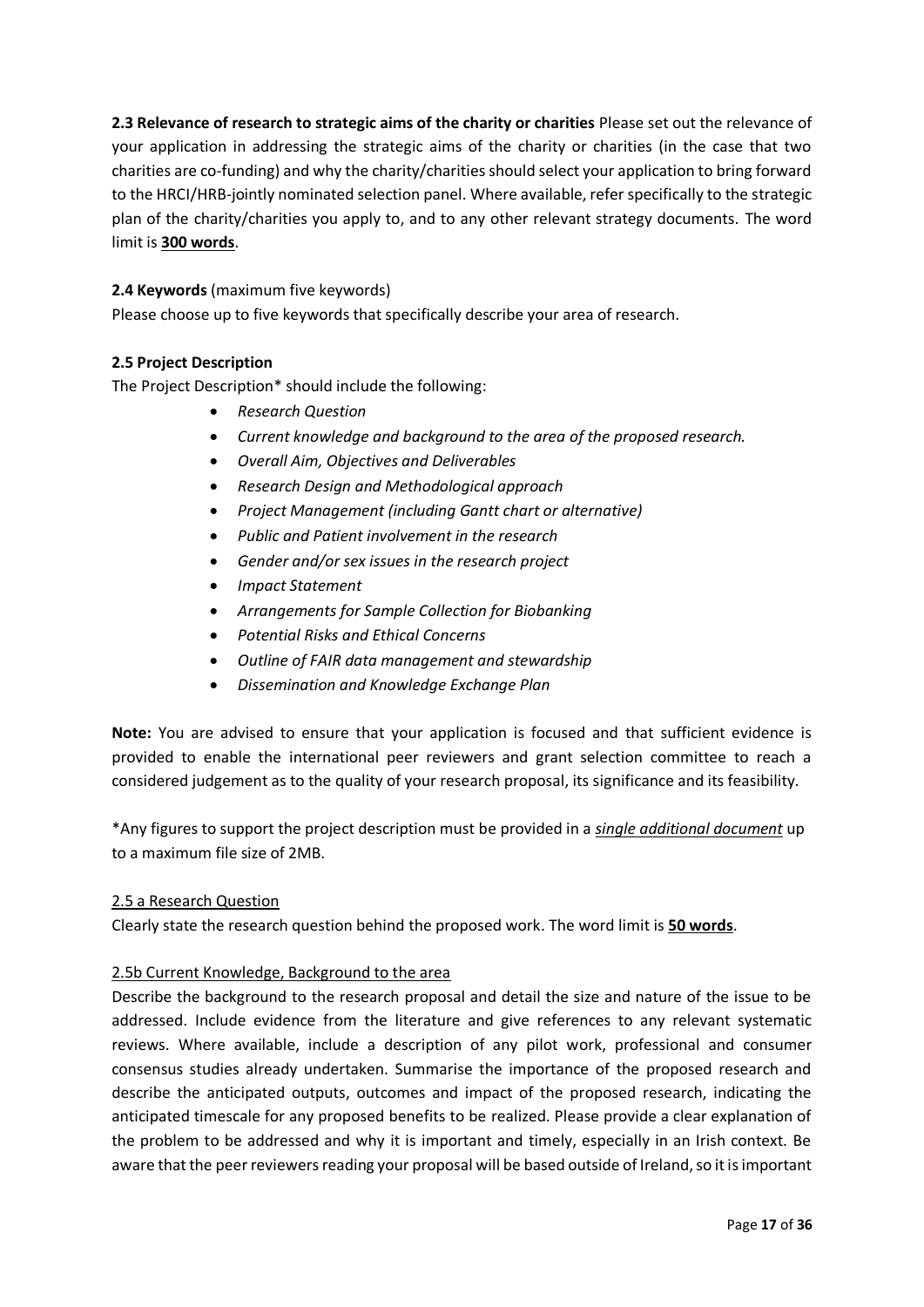to describe the current healthcare delivery context in Ireland when discussing issues around need, relevance, timeliness and feasibility. Explain how the research has the potential to contribute to the health and wellbeing and who will benefit from this research. The word limit is **1200 words**.

#### 2.5c Overall Aim

Please state the overall aim of your project. The word limit is **100 words**.

### Objectives and deliverables

Please add at least 3 individual objectives. Objectives should be SMART (specific, measurable, achievable, realistic and time-bound). For each objective please list a subset of deliverables which will be used to measure progress. Note that the stated objectives and deliverables will be used to monitor progress throughout the lifetime of the award. Timelines should be set against objectives/deliverables in your Gantt chart. The word limit is **60 words for each objective and 150 for deliverables**.

You must provide a **Gantt chart** which lists the above objectives and deliverables against the estimated timelines for completion, together with any additional milestones/key dates (e.g. PhD submission) and roles and responsibilities of the Principal Investigator team etc. The Gantt chart should be provided as a separate file with a maximum file size of 2MB.

### 2.5d Research Design and Methodological Approach

Summarise the proposed research plan, providing descriptions of individual project/work streams or work packages and describe how they integrate to form a coherent research proposal. Include details of the general experimental approaches, study designs and techniques that will be used. Include details on all stages of the study design including rationale for sampling strategy, justification of sample size and power calculation, details on the design chosen, the methods of data collection, measures, instruments and techniques of analysis for quantitative and qualitative designs, outcomes measures and plans for data analysis/data management. Where research involves human participants, please justify any exclusions based on age or sex of participants.

If your project involves the use of animals, provide sound scientific justification for their use, explain why there are no realistic alternatives, and demonstrate that the numbers proposed will allows meaningful results to be obtained from the research. Give details of the proposed sex of the animals, and rationale for the numbers of each sex. Please refer to the ARRIVE checklist for animal studies referenced in Appendix II.

#### **Show how your research design will allow you to answer your research question.**

Notes:

- You are strongly advised to seek advice and input from an experienced **research design and statistics** expert in advance of submitting your application. **Discrepancies and incorrect approaches in this section represent the most common source of feedback in unsuccessful HRB applications.**
- Power calculations and sample sizes (including for animal studies) **must** be described and justified, and aligned with the study aim, objectives and goals and the context of the study.
- Explain in detail how new techniques and/or or high-risk studies will be managed and suggest alternative approaches should these fail.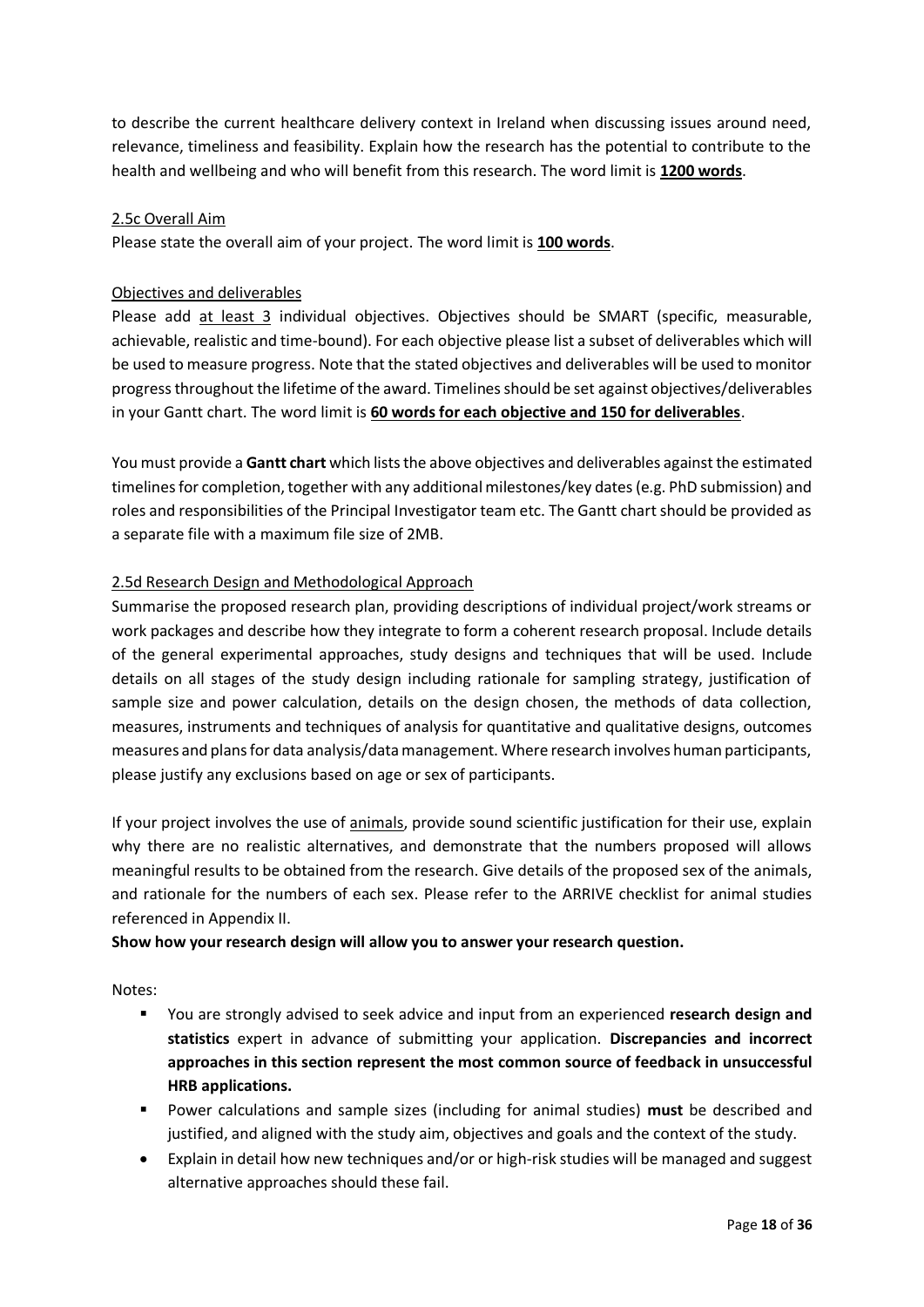- Where new methods are being developed, arrangements for establishing validity and reliability should be described. Examples of non-standard questionnaires, tests, etc. should accompany the application or their content be clearly indicated.
- Useful links and resources are summarised in Appendix II.

#### The word limit is **4500 words**

#### 2.5e Project Management

Please describe how the project will be managed. The role of each team member should be clearly outlined. Describe any oversight, advisory or governance structures that are crucial to delivery of the project, including the trial steering committee and the data safety and monitoring committee if applicable. Outline the processes that will be put in place to ensure that the project is well managed, commenting on project management, meetings schedules, financial management etc. Describe contingency plans, including how you intend to manage any risks to the delivery of the project.

#### The word limit is **600 words**.

#### 2.5f Public and Patient Involvement in the Research Project

HRCI/HRB promote public and patient involvement (PPI) in the research that it funds where PPI contributors may include patients, potential patients, carers and people who use health and social care services as well as people from organisations that represent people who use services. HRCI/HRB recognise that the nature and extent of active public and patient involvement is likely to vary depending on the context of each study. **In this round of the scheme, all proposals considered by the Joint Selection Panel will be graded on how appropriate the level of PPI is for the research project they propose. This grading may influence the assessment of any or all criteria depending on the nature of the proposed research. The grading will inform the consensus Panel score, and therefore the final ranking and recommendation for funding.** 

#### Are you including public involvement in your application? YES/NO

If Yes, please describe (i) the purpose of the involvement, (ii) public and patient involvement to date and how that has influenced/changed what work has been planned, and (iii) public and patient involvement planned for the duration of the award (e.g. oversight, conduct, analysis and/or dissemination).

This section should be a summary of public and patient involvement activities. Please go into more details in other sections as appropriate. Provide information on the individuals/groups and the ways in which they will be involved.

If No please explain why this is not applicable to your project.

## **Where members of the public/patients are involved, they must be compensated for their time and contributions; this should be reflected in the project budget.**

*Please note PPI does not include the recruitment of study participants. Whilst this falls under patientoriented research, it is participation of the public rather than involvement. It also does not include work*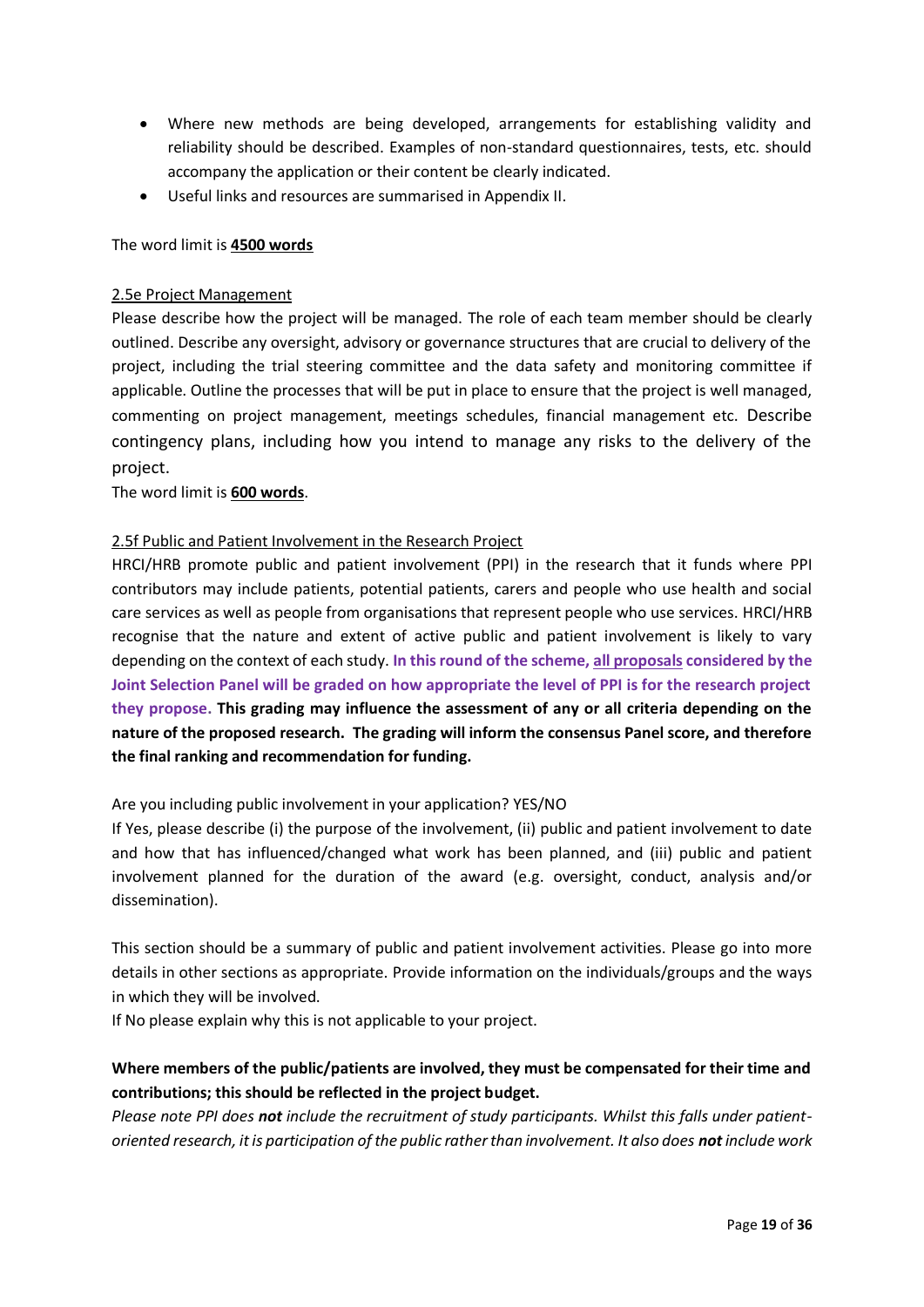*aimed at raising awareness of the public around research, such as media publications of research findings, and outreach activities such as open days in research facilities.* A number of useful links are included in Appendix II. The word limit is **600 words**.

### 2.5g Gender and/or sex issues in the research project

Are there potential sex (biological) considerations for this research?

Are there potential gender (socio-cultural) considerations for this research?

- If so, outline how sex and/or gender analysis will be integrated in the design, implementation, evaluation, interpretation and dissemination of the results of the research proposal.
- If not, you must clearly demonstrate why it is not relevant to the research proposal; have you done a literature search to confirm this?

Please see Appendix II for resources on gender and sex considerations in research proposals. *Please note this section is intended to focus researchers on the research content, and not the gender balance within the research team.* 

The word limit is **500 words.**

### 2.5h Impact Statement

(I) Potential impact. Describe the anticipated outputs and outcomes of the proposed research. Please provide details on the potential **impact** of this research project on human health and wellbeing indicating the anticipated timescale for any proposed benefits to be realised. Please consider areas for impact such as, but not limited to, providing the basis for new/improved healthcare innovations, influencing policy and practice, increasing enterprise activity.

(II) Outline the steps that will be taken by the applicant team during the lifetime of the project, in order for these impacts to be realised. Please ensure that activities during the lifetime of the project have been budgeted for. The word limit is **600 words.**

## 2.5i Arrangements for Sample Collection for Biobanking

Does your application include an element of biobanking? Y/N

If Yes, you must submit a completed **Infrastructure Agreement form** with details of the biobank. Please describe how you will ensure good practice for biobanking components in this project, with particular regard to quality of sample collection, processing, annotation and storage. Please reference relevant guidelines/standards you will use. Where material will be obtained or stored for a *future research purpose*, or where you will use material *previously obtained* for another purpose, please refer to the latest Recommendation of the Council of Europe<sup>10</sup>. Some useful links are in Appendix II. The word limit is **400 words.**

## 2.5j Potential Risks and Ethical Concerns

Please address any potential risk and/or harm to patients or human subjects/participants in the research, if relevant. Please highlight any potential ethical concerns (including work involving animals) during this study and/or at follow-up stage. Describe any potential ethical concerns that may arise as

<sup>-</sup><sup>10</sup> https://search.coe.int/cm/Pages/result\_details.aspx?ObjectId=090000168064e8ff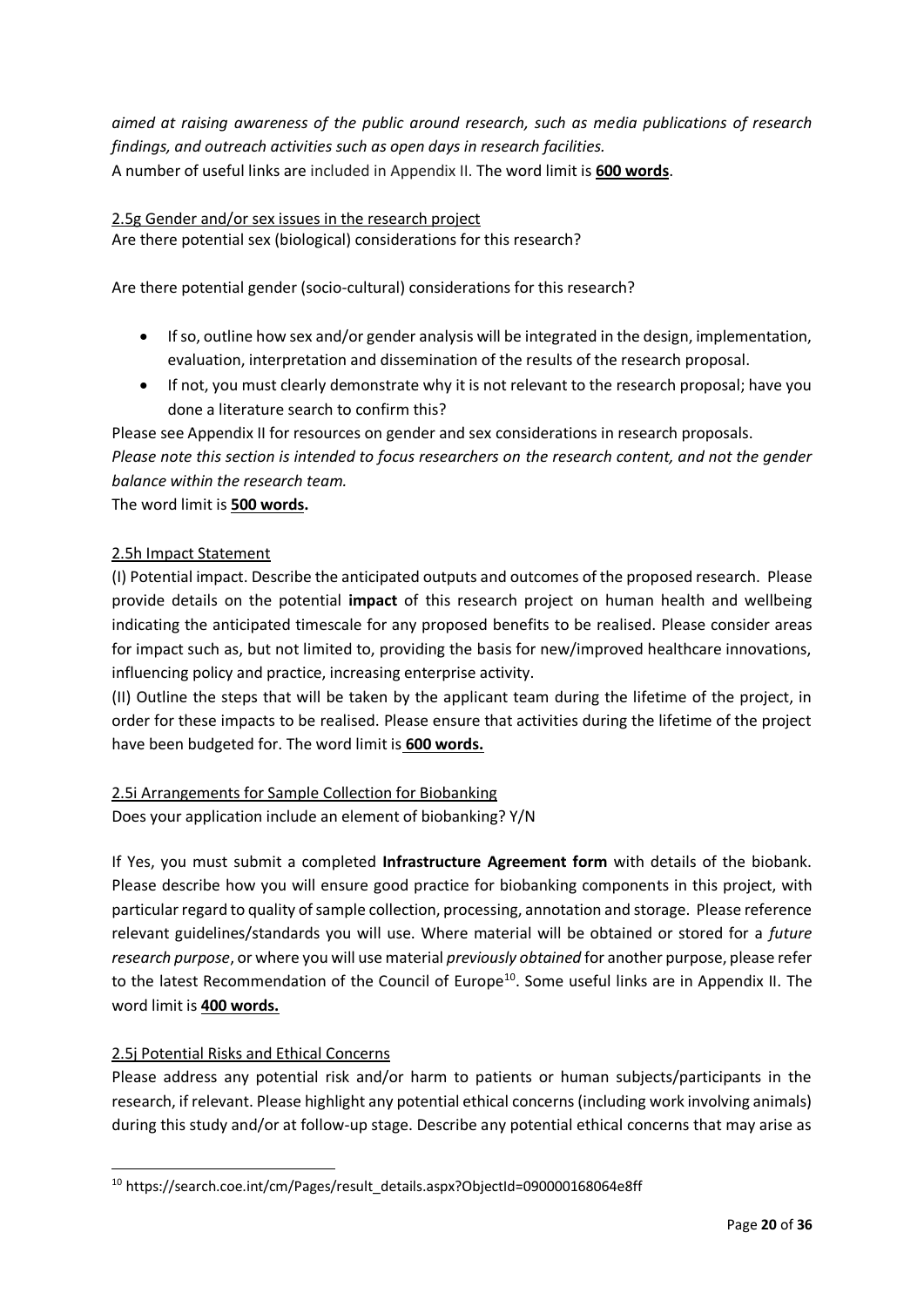a result of this research even if not part of this application and how you propose to deal with them. If the proposed research includes vulnerable groups, what additional considerations are there for these participants? The word limit is **400 words.**

## 2.5k Dissemination and Knowledge Exchange Plan

Include a clear dissemination and knowledge exchange plan to indicate how the research outputs you anticipate producing during and after your project will be disseminated, shared and made openly accessible, in line with HRB Open Access Policy<sup>[1]</sup>. Research outputs include peer-reviewed publications, non-peer reviewed publications and conference proceedings, reports, policy briefings, guidelines, training materials and so on. Protection of Intellectual Property should be considered before data are disseminated<sup>[2]</sup>.

- 1. The HRB has a mandatory Open Access publication policy; demonstrate how you plan to make all publications open access.
- 2. Who are the various audiences and communities that need to be targeted if these results are to have any impact? What is your dissemination plan to address this, how will these audiences be reached?
- 3. Describe any plans for technology transfer.
- 4. Describe how the findings of this research are to be publicised to the HSE or international health community/organisations in a manner that will optimise impact on health policy and/or practice.
- 5. Please reference aspects of the project/study undertaken to maximise chances of adoption beyond the term of the award.

Types of publication routes<sup>[3]</sup>:

- **Green Route:** publishing in a traditional subscription journal. Articles are 'self-archived' (added) to a repository (institutional or external subject-based) and usually made available after an embargo period, which is set by the publisher.
- **Gold Route:** publishing in an open access or hybrid journal. Articles processing charges (APCs) are paid so that the article is openly available immediately on publication, and can be added to a repository (institutional or external subject-based).
- **HRB Open Research:** rapid open-peer reviewed and open access platform for all research outputs, with all publication charges covered centrally by the HRB at no expense to the grantee. [\(www.hrbopenresearch.org\)](http://www.hrbopenresearch.org/)

The word limit is **600 words**.

-

2.5l Outline of FAIR data management and stewardship

<sup>[1]</sup> <http://www.hrb.ie/research-strategy-funding/policies-and-guidelines/policies/open-access/>

<sup>[2]</sup> All HRB Host Institutions must subscribe to the National Intellectual Property Protocol, '**Inspiring Partnership- the national IP Protocol 2016: Policies and resources to help industry make good use of public research in Ireland**', prepared by Government/Knowledge Transfer Ireland to ensure transparent and consistent procedures for managing Intellectual Property from publicly funded research. [3] Source:<https://www.jisc.ac.uk/guides/an-introduction-to-open-access>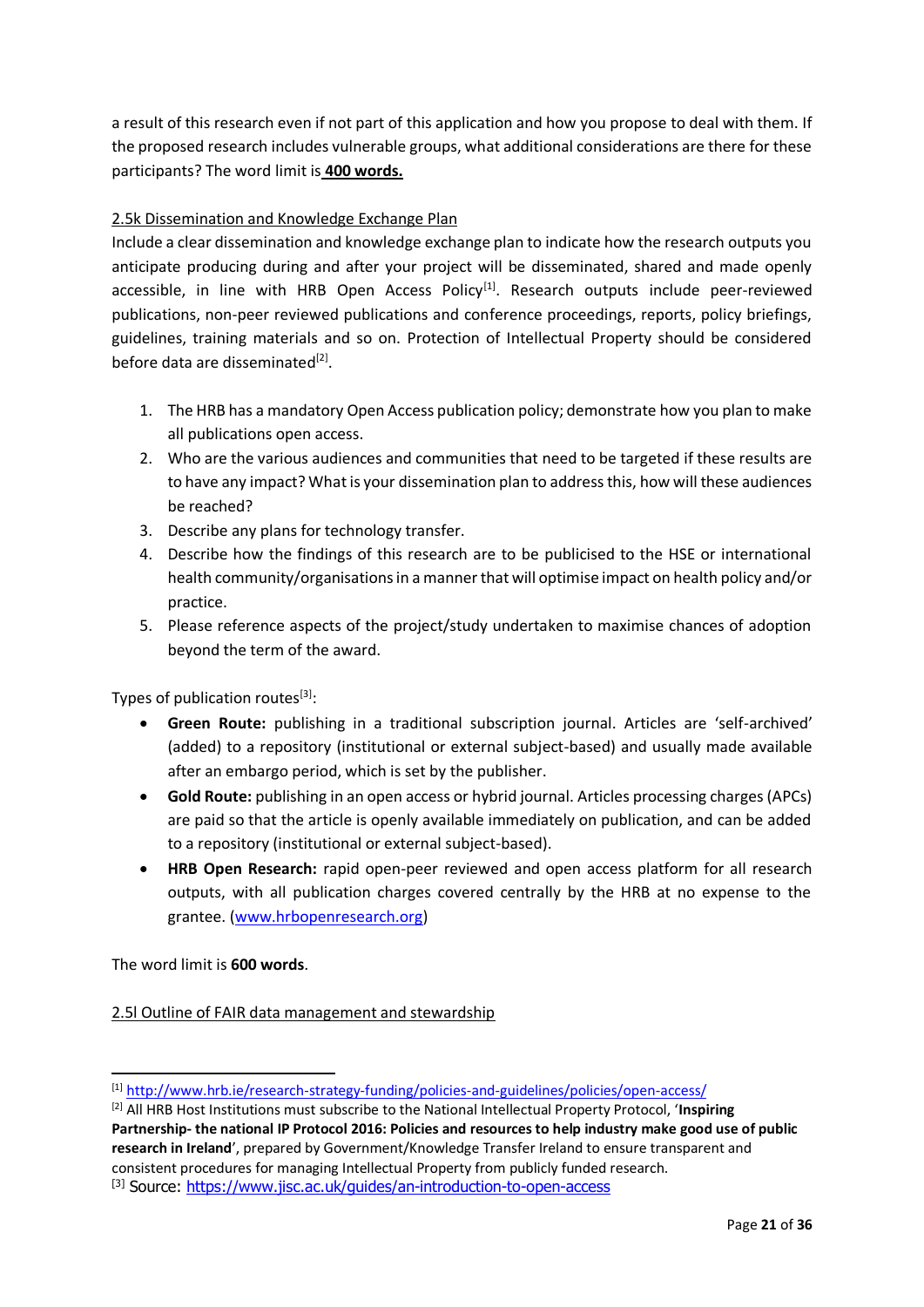Describe the approach to data management and stewardship that will be taken during and after the project, including who will be responsible for data management and data stewardship. Please consider the FAIR Guiding Principles for scientific data management and stewardship: Findability, Accessibility, Interoperability, and Reusability<sup>11</sup>.

With the support of data stewards or other data-related services support in the institution (typically library and ICT and digital service, etc) all Principal Applicants should address as much as possible the following points below regarding the management of the research data to be generated and/or reused during the research project.

- 1. **Data description and collection or reuse of existing data**: (a) What is the type, format and volume of data? (b) How will the data be collected, created or reused?
- 2. **Documentation and data quality**: (a) What metadata and documentation will accompany the data (b) Will you make sure globally resolvable unique, persistent identifiers are in use (e.g DOI)?; what data quality control measure do you use?
- 3. **Storage and backup**: (a) How will data be stored and backed up during the research? (b) How will you take care of data security and personal data protection?
- 4. **Ethical and legal compliance, codes of conduct**: (a) If personal data are involved, how will you manage compliance with legislation on personal data and security? (b) How will you manage legal issues, such as IPR, copyright, and ownership? Which legislations are applicable? (c) Which ethical issues and codes of conduct are there and how are they taken into account?
- **5. Data sharing and long-term preservation:** (a) How and when will you share the data? (b) How do you select data for preservation and where data will be preserved long term (e.g. data repository, archive (c) What methods or software tools are needed to access data? (d) Who will be responsible of data management (e.g. data steward) and the time needed for data management and for making data FAIR (costs will also be added under the budget section).

## **The word limit is 500 words.**

**2.6 References** cited in the project description (maximum 30)

This section of your proposal should demonstrate that you are familiar with recent published research and other scholarly activity related to the proposal. It is through the inclusion of up-to-date references that you can demonstrate your awareness of the current state of knowledge in your chosen discipline. Please use the convention in the example when entering references:

Smyth, B.P. & O'Brien, M. (2004) Children Attending Addiction Treatment Services in county Dublin, 1990-1999. *European Addiction Research,* 10(7455) pp. 68-74.

## **SECTION 3: DETAILS OF RESEARCH TEAM**

## **Declaration of Interests**

-

Please declare any conflict of interests or potential conflict of interest that a member of the applicant team may have, e.g. a personal or commercial interest in the research, or state N/A. Please give details where a member of the applicant team (including but not exclusively any industry partners) has

<sup>11</sup> Wilkinson, M. D. *et al.* The FAIR Guiding Principles for scientific data management and stewardship. *Sci. Data* 3:160018 doi: 10.1038/sdata.2016.18 (2016).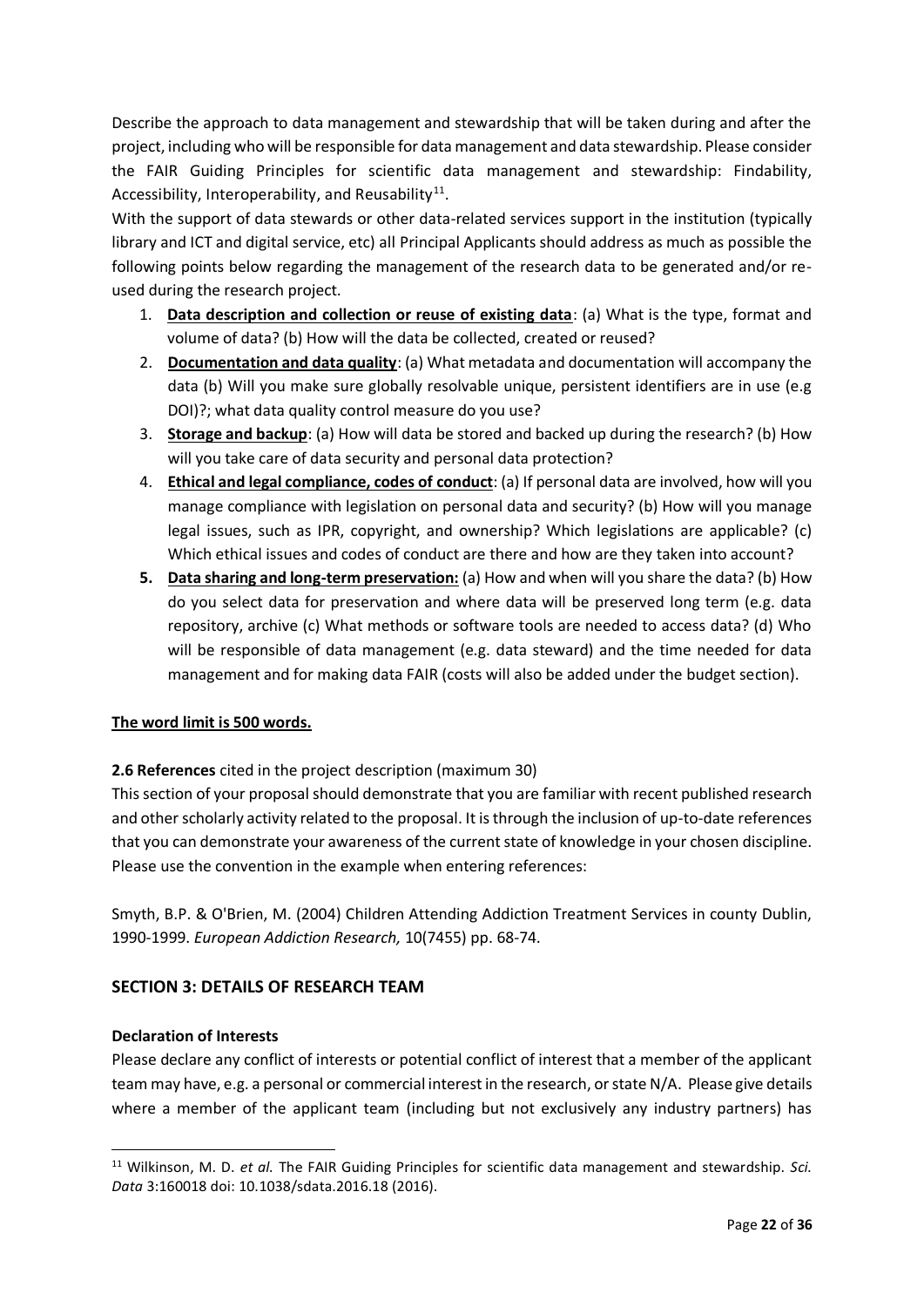previously been involved in the design and/or development of the product/service/application being researched (e.g. an App to deliver an education programme).

The Principal Applicant must ensure that they clearly and explicitly explain any potential and/or perceived conflicts, and how they will be managed by addressing the following issues within the relevant sections of the application form, e.g.:

- Clarity on governance arrangements;
- Clarity on roles and responsibilities;
- Necessary assurances in relation to access to data, IP and publication of results/findings;
- Any other important issue to be highlighted by the team.

The word limit is **400 words**.

### **3.1 Principal Investigators Role**

Please indicate the **current commitment** to research/clinical/teaching/other, either as a percentage or a proportion of a full time equivalent (FTE).

Give an outline of the proposed role of the Lead Applicant in this project on a day-to-day basis. Please indicate below the proposed amount of time to be dedicated to working on **this project**, either as a percentage or a proportion of a full time equivalent (FTE). The word limit is **250 words**.

### **3.1a Additional evidence of experience and expertise relevant to this application**

The Lead Applicant can describe any additional experience or expertise that will provide evidence of their ability to successfully lead the proposed project. Please use this opportunity to describe any career gaps in your CV. The word limit is **500 words**.

#### **3.2 Co-Applicants Role**

Give an outline of the role of the Co-Applicants in the project on a day to day basis including amount of time to be spent working on the project either as a percentage or proportion of a full time equivalent (FTE). Describe the specific contribution and responsibilities of the Co-Applicant. The word limit is **250 words**.

#### **3.3 Collaborators Role**

Include details of all collaborators involved in the project and state their contribution to the project. The word limit is **250 words**.

#### **3.4 Personnel**

Give full details of all personnel to be funded through this project. State the percentage of time each person will spend on the project and describe what aspects of the proposed research they will be involved in over the lifetime of the project. If funding is requested for known personnel, please include the following details: Name, address, present position, academic qualifications, professional qualifications.

Give a detailed justification for the nature of the research personnel relative to the scale and complexity of the project.

#### **SECTION 5: INFRASTRUCTURE AND SUPPORT**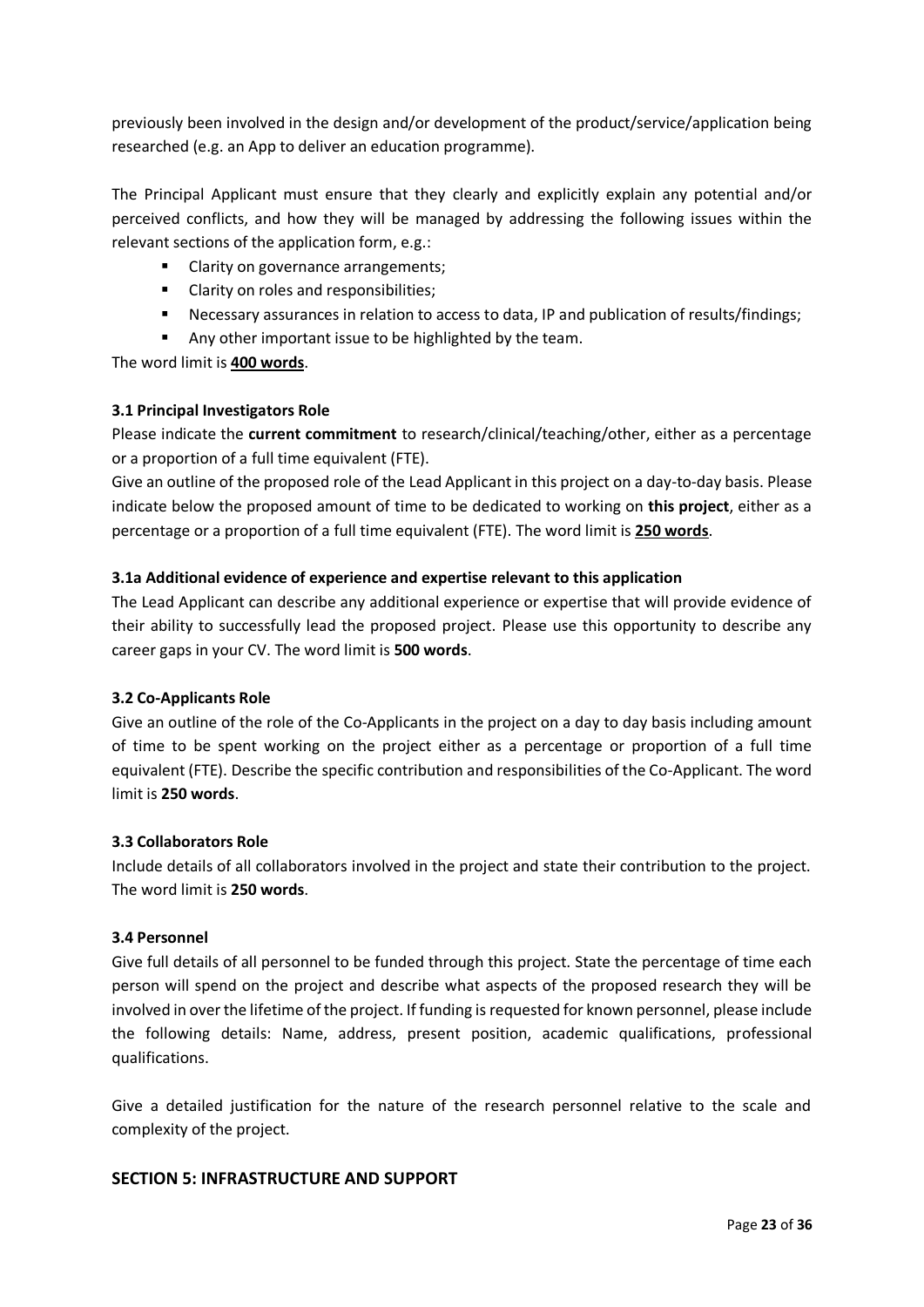### **4.1 Host Institution Infrastructure and Support**

Describe the infrastructure, facilities, specialist expertise and other support available at the Host Institution and/or at other sites where the research will be conducted. Please include details of critical supports in areas such as statistics, methods, trial management or regulatory expertise where this is being provided above and beyond the activities/expertise of members of the research team. The word limit is **400 words**.

### **4.2 Access to Research Infrastructure**

Applications availing of the advice, research design, data management services and/or other forms of support from a Clinical Research Facility/Centre (CRF/CRC), other infrastructure unit (e.g., Centre for Applied Medical Imaging, CAMI, Centre for Support and Training in Analysis and Research (CSTAR)) or a biobank are required to provide additional information detailing the scope and nature of the engagement (this include national facilities and/or international facilities and Units/networks where justified) at research design or implementation stages. The following information must be provided:

- Name and address of the facility/centre/network
- Information on the nature and stage/s of the input/advice/collaboration/service;
- Rationale for the choice of facility/centre/network
- How the proposed involvement enables the planned research to be undertaken to the required quality or timescale.

The word limit is **600 words.**

Applications involving patients which do not detail such input, advice and/or support (and where this expertise is not clearly evident within the applicant team) should justify why they have chosen not to access such support.

Where applicable a signed **Infrastructure Agreement Form** (Appendix 1 of the Application Form) must be provided. Failure to provide an Infrastructure Agreement Form(s) will result in the application being deemed ineligible. Electronic signatures are acceptable.

## **SECTION 5: PROJECT DURATION AND BUDGET**

#### **5.1 Project Duration and Budget total**

Please indicate the expected length of the proposed project in months and provide a summary and justification of the costs and duration associated with the project. The minimum duration is 12 months and the maximum is 36 months. It is important to note that the budget requested and award duration must reflect the scale and nature of the proposed research.

The maximum total value of an award is €300,000. **There is no set limit per annum**: costs should be allocated in the year expected to occur

#### **5.2 Project budget**

Use Table 1 to provide a **summary of the Total Costs** requested and Table 2 to justify each amount requested.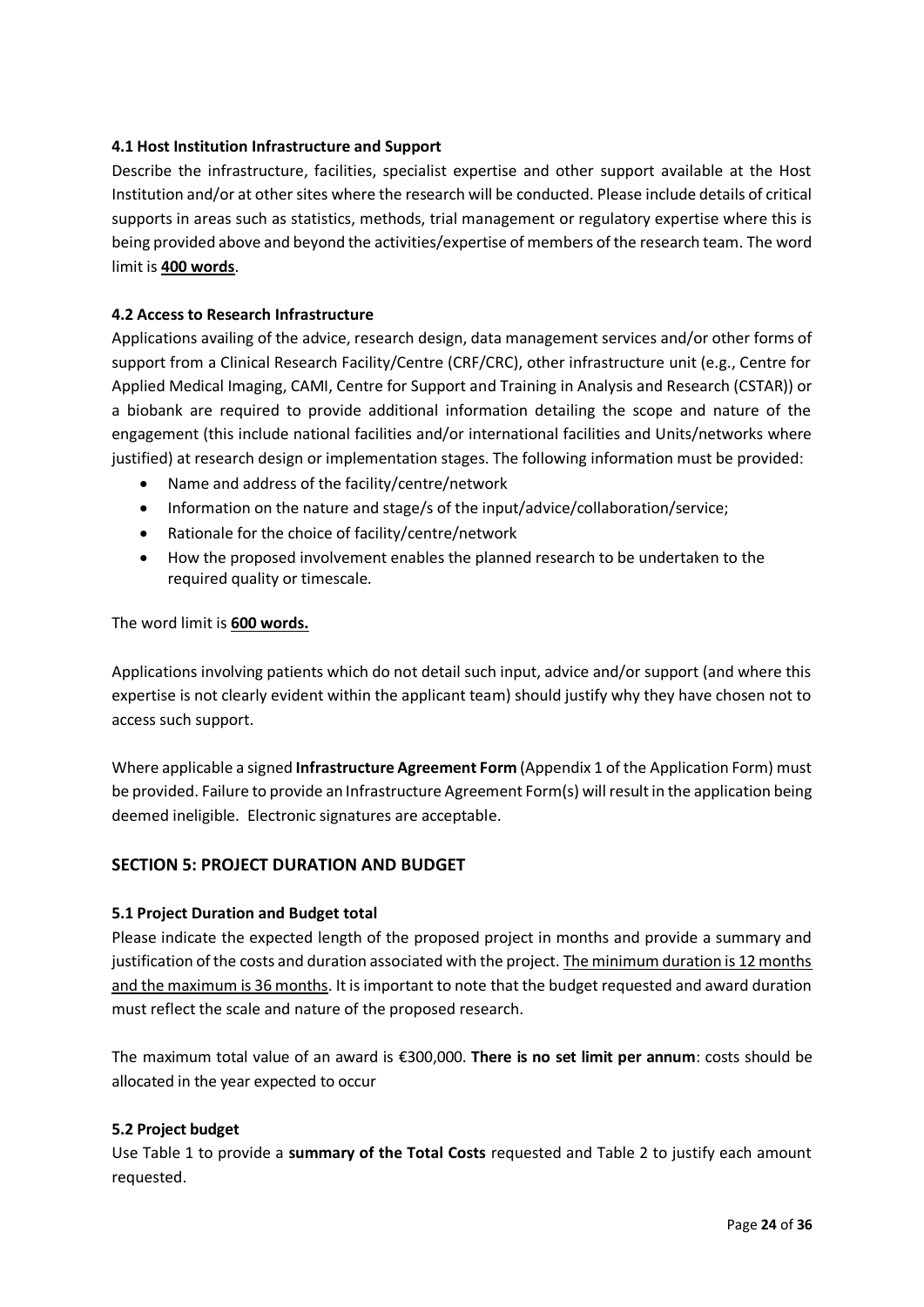A **full detailed breakdown** of **costings** and **justification for all funding** is required for items listed under each subheading. You are strongly advised to seek guidance from the research office/finance office in the Research Institution before completing this section of the form. HRCI/HRB will not provide additional funding in the case of either under-estimates or over expenditure.

Funds will be provided for the following:

| 1. Personnel costs                        | Must be listed for each salaried personnel under each of the<br>following subheadings (a-e):                                                                                                                                                                                                                                                                                                                                                   |
|-------------------------------------------|------------------------------------------------------------------------------------------------------------------------------------------------------------------------------------------------------------------------------------------------------------------------------------------------------------------------------------------------------------------------------------------------------------------------------------------------|
| a) Salary                                 | Gross Annual Salary (including 5% employee pension<br>contribution) negotiated and agreed with host institution.<br>Applicants should use the IUA website scales for the most<br>up-to-date recommended salary scales for academic<br>researchers<br>http://www.iua.ie/research-<br>innovation/researcher-salary-scales/<br>Please note employee pension contribution of 5% has<br>already been incorporated into the IUA gross salary figure. |
|                                           | Applicants are advised that public sector pay increases for<br>the period until end of 2020 have been agreed. Please find<br>scales<br>https://www.iua.ie/research-<br>at<br>pay<br>new<br>innovation/researcher-salary-scales/ If your application<br>stretches beyond 2020; please apply a salary contingency of<br>2.5% p.a.                                                                                                                |
|                                           | Applicants should include annual pay increments for staff<br>and related costs (pension contribution, employer's PRSI<br>contribution, and overhead contribution) in the budget.                                                                                                                                                                                                                                                               |
|                                           | Applicants outside of Ireland should provide a link to the<br>salary scale in their budget justification.<br>Note: The HRB does not provide funding for the salary or<br>benefits of academic staff within research institutions that<br>are already in receipt of salary or benefits. The HRB does not<br>provide salary or buy out time for collaborators.                                                                                   |
| b) Employer's PRSI                        | Employer's PRSI contribution is calculated at 11.05% for<br>2020                                                                                                                                                                                                                                                                                                                                                                               |
| Pension<br>c)<br>Employer<br>Contribution | Pension provision up to a maximum of 20% of gross salary<br>will be paid to the host institution to enable compliance with                                                                                                                                                                                                                                                                                                                     |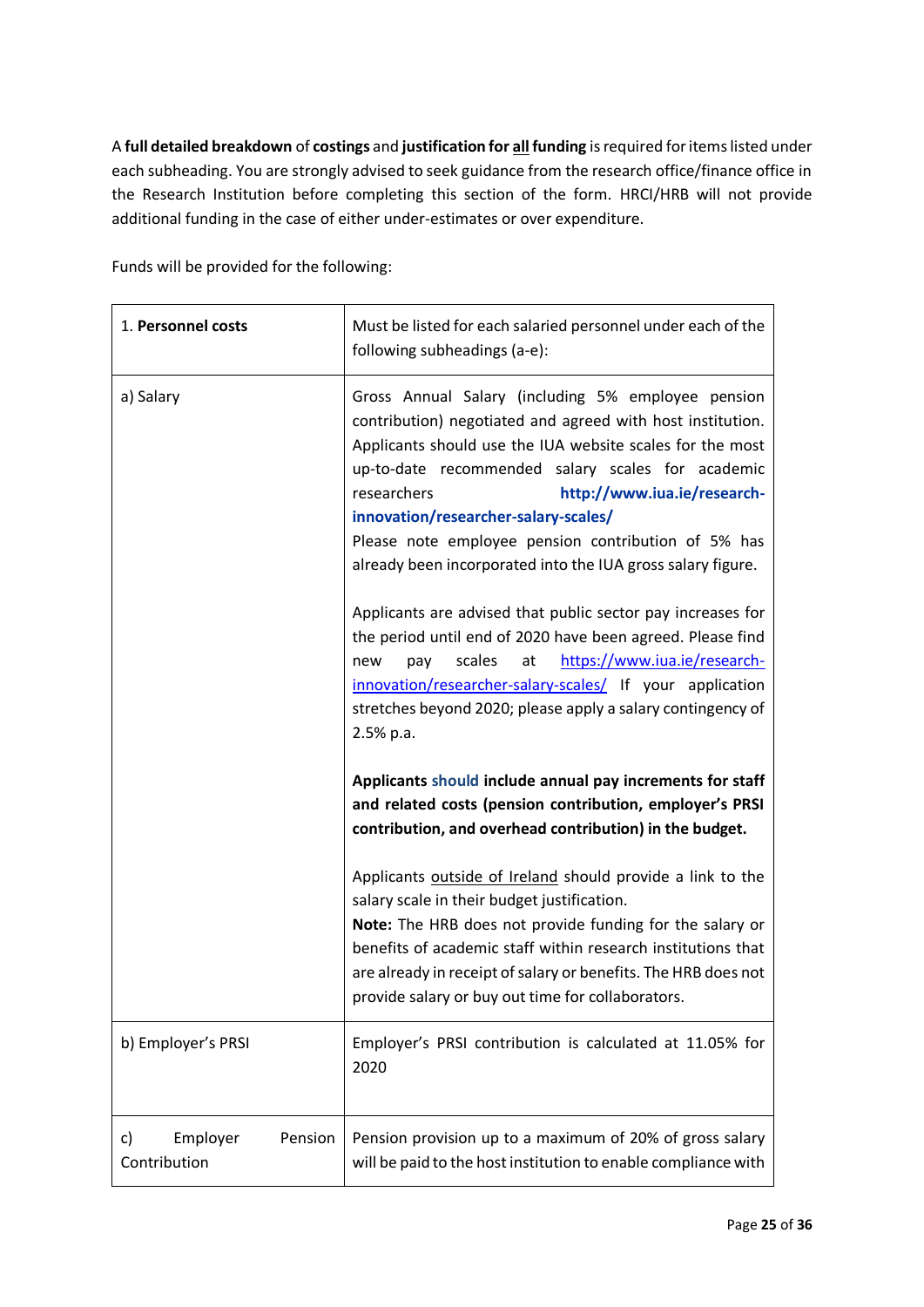|                    | the Employment Control Framework (an additional 5%<br>employee contribution is part of the salary). The level of<br>employer contribution should be in accordance with the<br>model adopted by the host institution. If applicable, state<br>the amount of employer contribution based on the pro rata<br>salary and note the % of pro rata salary used to calculate this<br>for reference.                                                                                                                                                                                                                                                                                                                                                                                                                                                             |
|--------------------|---------------------------------------------------------------------------------------------------------------------------------------------------------------------------------------------------------------------------------------------------------------------------------------------------------------------------------------------------------------------------------------------------------------------------------------------------------------------------------------------------------------------------------------------------------------------------------------------------------------------------------------------------------------------------------------------------------------------------------------------------------------------------------------------------------------------------------------------------------|
|                    | Circular Letter 6/2007 states that the pensions contribution<br>of all Public Health Service employees who, on or after 1<br>June 2007, are granted secondments or periods of special<br>leave with pay to enable them take up appointments with<br>other organisations, including other Public Health Sector<br>organisations, will be increased to 25% of gross pensionable<br>pay. The rate of 25% of gross pensionable pay referred to in<br>this context is the pension contributions to be paid by the<br>body to which the employee is seconded $-$ it does not<br>include any pension contributions which employees make<br>themselves. Where no such arrangements are in place, the<br>HRB will not be liable for costs. If requesting pension costs<br>linked to Circular 6/2007, please provide details as<br>justification for the request. |
| d) Student Stipend | The HRB student stipend is $£18,000$ per annum (tax exempt)<br>as recommended by current IUA scales.                                                                                                                                                                                                                                                                                                                                                                                                                                                                                                                                                                                                                                                                                                                                                    |
| e) Student Fees    | Fees for students registered for a higher degree at EU level<br>only. Applicants should liaise with their Host Institution's<br>Research Office for fee levels. Annual increments are not<br>provided within budget.<br>Please note only personnel in receipt of a stipend are<br>eligible to receive a student fee contribution.                                                                                                                                                                                                                                                                                                                                                                                                                                                                                                                       |
| 2. Running Costs   | For all costs required to carry out the research including<br>materials and consumables, survey costs, travel for<br>participants, transcription costs etc.                                                                                                                                                                                                                                                                                                                                                                                                                                                                                                                                                                                                                                                                                             |
|                    | Maintenance costs of animals are allowed for pre-clinical<br>animal models only $^{12}$ .                                                                                                                                                                                                                                                                                                                                                                                                                                                                                                                                                                                                                                                                                                                                                               |

 $12$  The maximum HRB allowable per diem rates for the maintenance of the most common strains of small animals are: mice (€0.50), other laboratory rodents (€1) and rabbits (€2) All per diem rates are inclusive of VAT at 23%. Maintenance costs for research involving large animals or other types of small animals must be agreed on a case-by-case basis.

-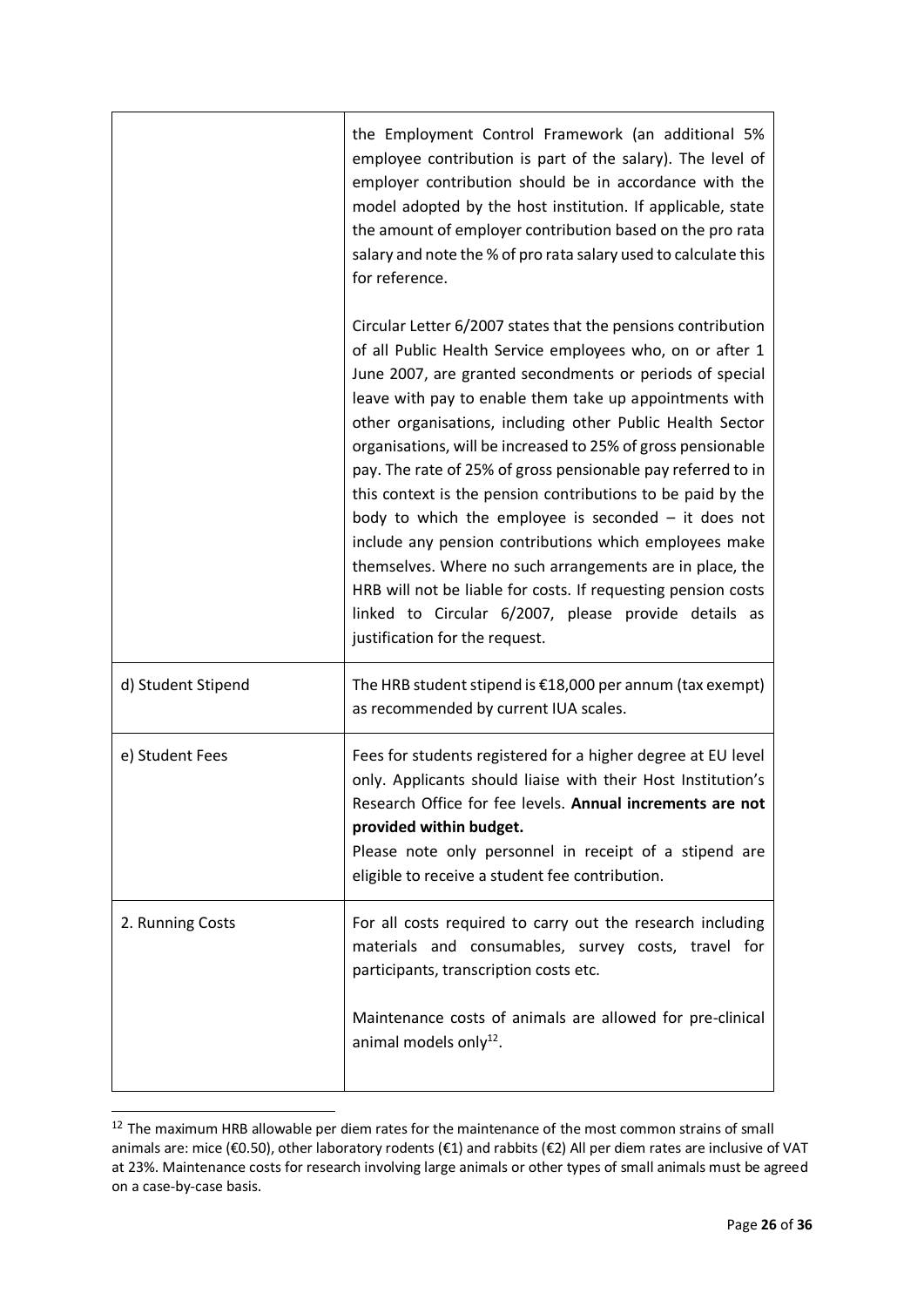|                                         | Access to necessary special facilities or services which are<br>not available in the host academic or clinical institutions.<br>i.e., consultancy fees, methodological support, biobanking,<br>Clinical Research Facility support, MRI facilities etc. will be<br>considered under running costs as long as they are detailed<br>in an accompanying 'Infrastructure Agreement Form'<br>upload. |
|-----------------------------------------|------------------------------------------------------------------------------------------------------------------------------------------------------------------------------------------------------------------------------------------------------------------------------------------------------------------------------------------------------------------------------------------------|
|                                         | Costs associated with involving members of the public or<br>patients in your research e.g. consultation workshops, costs<br>of participation in advisory groups, travel expenses etc.<br>should be charged to running costs.                                                                                                                                                                   |
|                                         | Data management costs for the duration of the project<br>should be charged to running costs.                                                                                                                                                                                                                                                                                                   |
|                                         | The following costs are ineligible and will not be funded:<br>training courses/workshops (with the exception of training<br>in public and patient involvement in research) for funded<br>research personnel, inflationary increases, cost of electronic<br>journals.                                                                                                                           |
|                                         | Note: Please see a list of costs that fall within the overhead<br>contribution below and which should not be listed under<br>running costs.                                                                                                                                                                                                                                                    |
| 3. FAIR Data Management<br><b>Costs</b> | Costs related to data management, FAIRification, storage<br>and archiving of research data in line with best practice of<br>data management and stewardship and the FAIR principles<br>incurred during the lifetime of the project should be<br>included. Please consult Appendix III of the Guidance Notes<br>for examples of eligible costs.                                                 |
| 4. Equipment                            | Personal/Stand-alone computers will not be funded as<br>these are considered a standard piece of office equipment,<br>i.e. overhead. Dedicated laptops or similar equipment that<br>is required specifically for the project because of the nature<br>of the research, will be considered where appropriately<br>justified.                                                                    |
|                                         | All costs must be inclusive of VAT, where applicable.                                                                                                                                                                                                                                                                                                                                          |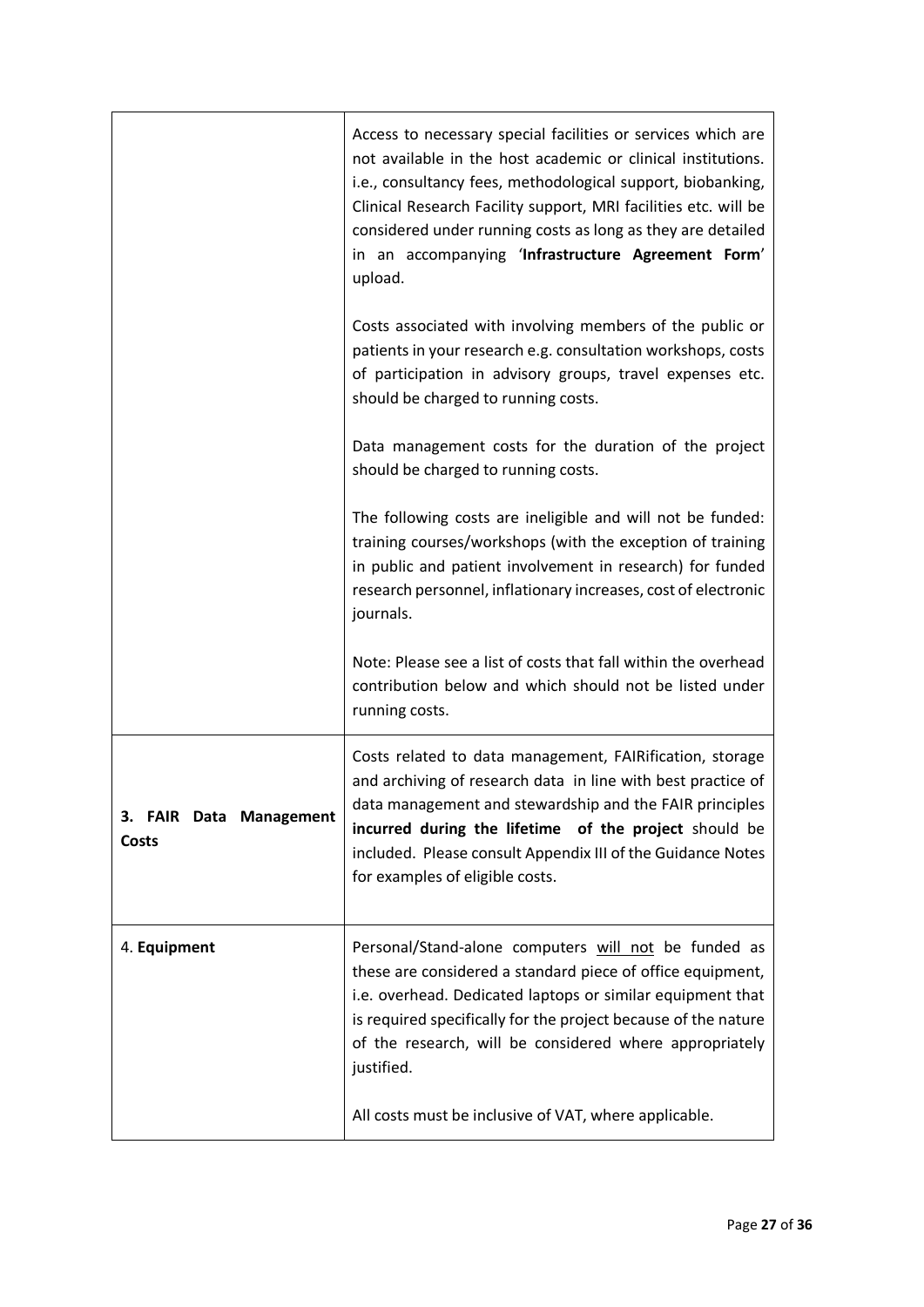| 5. Dissemination Costs   | with<br>publication<br>associated<br>of<br>results,<br>Costs<br>seminar/conference attendance (provide details of name<br>and location, where possible) and any other means of<br>communicating/reporting research outcomes as detailed in<br>the dissemination and knowledge exchange plan. Data<br>sharing costs can be included here.                                                                                                                                                                                                                                                             |
|--------------------------|------------------------------------------------------------------------------------------------------------------------------------------------------------------------------------------------------------------------------------------------------------------------------------------------------------------------------------------------------------------------------------------------------------------------------------------------------------------------------------------------------------------------------------------------------------------------------------------------------|
|                          | Please refer to the HRB policy on Open Access to Published<br>Research <sup>13</sup> . Please list dissemination costs under the<br>following categories: publications, conferences, other<br>activities (expanded as necessary.)<br><b>Publications:</b> Typically, the average HRB contribution<br>towards publication costs is €1,750/per article or HRB Open<br>Research: rapid open-peer reviewed and open access<br>platform for all research outputs, with all publication<br>charges covered centrally by the HRB at no expense to the<br>grantee. (www.hrbopenresearch.org) free of charge. |
|                          | <b>Conferences:</b> We envisage that conference costs will be<br>typically around €500 per national conference and €1,500<br>per international conference.                                                                                                                                                                                                                                                                                                                                                                                                                                           |
| 6. Overhead Contribution | This applies only to the HRB-funded part of the award. The<br>HRB will therefore add the correct overhead contribution<br>for successful applications during contract negotiations. In<br>accordance with the HRB Policy on Overhead Usage, the<br>HRB will contribute to the indirect costs of the research<br>through an overhead payment of 30% of Total Direct<br>Modifiable Costs (TDMC excludes student fees, equipment<br>and capital building costs) for both lab/clinical and desk-<br>based research                                                                                       |
|                          | The following items are included in the overhead<br>contribution: recruitment costs, bench fees, office space,<br>software, contribution to gases, bacteriological media<br>preparation fees, waste fees, bioinformatics access.                                                                                                                                                                                                                                                                                                                                                                     |

## **5.3 Use of resources**

Please demonstrate that the resources requested, plus other in-kind resources where applicable, are sufficient to successfully deliver this project on time. Please explain how good use is made of the budget requested, sharing resources where it is appropriate.

<sup>-</sup><sup>13</sup> http://www.hrb.ie/research-strategy-funding/policies-and-guidelines/policies/open-access/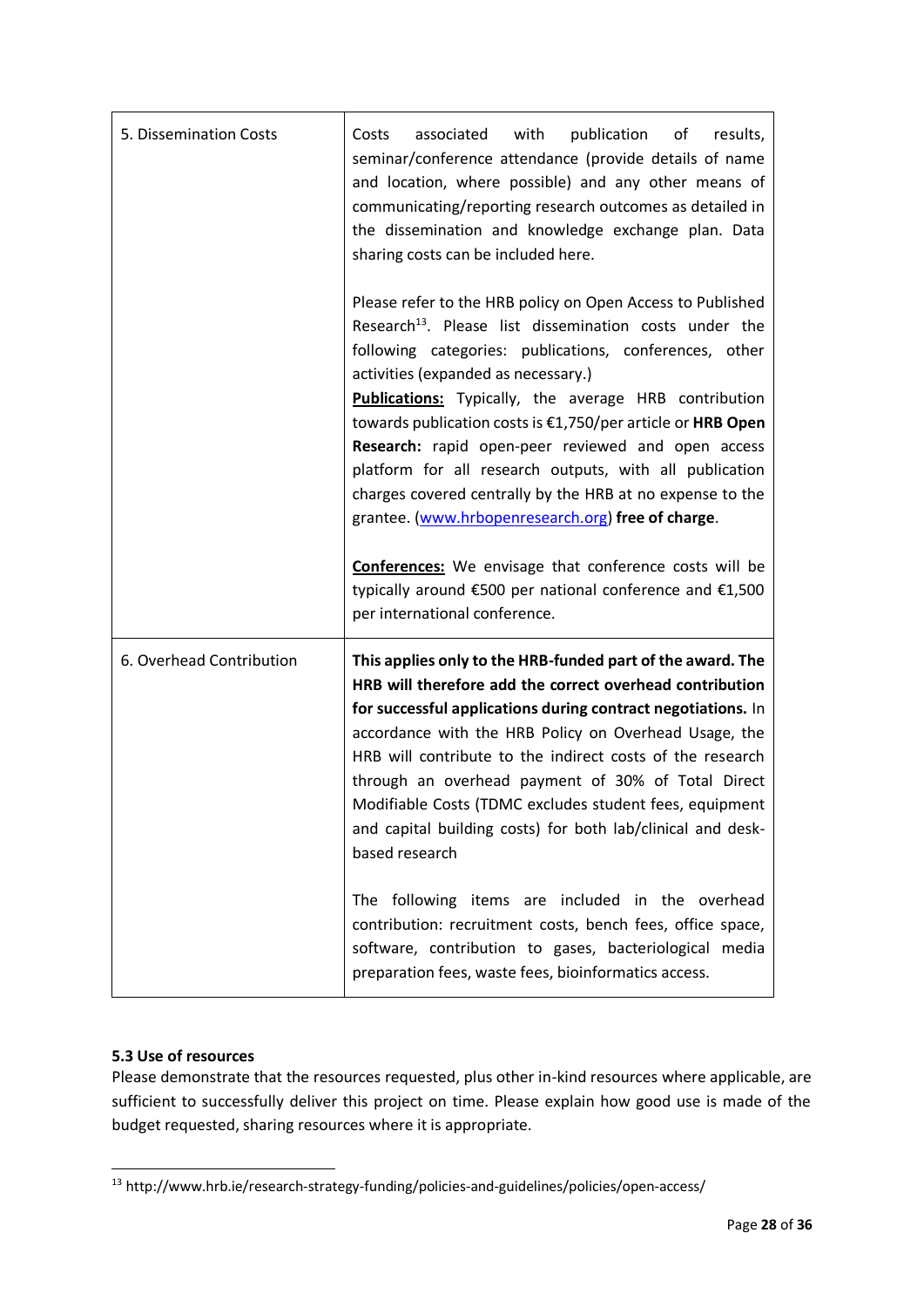#### The word limit is **200 words**.

#### **5.4 History of Application (if applicable)**

Please indicate whether this or a similar application has previously been submitted to the Health Research Board, or another funder for review. If yes, in instances where your proposal was unsuccessful, please outline how your current proposal differs from the previous application. In instances where your previous proposal was funded, please outline how it contributed to the development of this research. In related awards, have any extensions been required to date, or any delays been experienced. If so please give details. If this application has been submitted elsewhere, please indicate which HRB scheme or funding body, project details and summary, result of submission or when outcome is expected and the amount of award. The word limit is **400 words**.

#### **5.5 Other Funding**

Give details of any other financial support available for this or other related projects e.g. existing national or international studies. Indicate project title, funding agency or sponsor, the amount of award and a summary of the project. Failure to disclose accurately or fully may result in your application being deemed ineligible and withdrawn without further review. The word limit is **1000 words**.

### **SECTION 6: ETHICAL AND REGULATORY APPROVAL, AND USE OF ANIMALS**

Ethical approval is required for all research work funded by the HRB that involves human participants, human material (including tissue) or animals. Applicants are responsible for ensuring that all necessary approvals are in place prior to the start of the research.

Applicants should allow sufficient time to obtain ethical and/or competent authority approval and/or animal licenses as a copy of such approvals must be submitted to the HRB before the initiation of the award. It is suggested that these are sought in parallel to the submission of the application to the HRB.

## **SECTION 7: PRINCIPAL INVESTIGATOR AND CO-APPLICANT CVs AND COLLABORATOR PROFILES**

#### **7.1 Principal Investigator CVs**

The CV templates provided must be used for the Principal Investigator. The CV template includes sections on career profile, publication and funding records. CVs can be a maximum of 5 pages and should be broken down as follows: Section 1 (max 2 pages) + Section 2 (max 1 page) + Section 3 (max 2 pages)

#### **7.2 Co-Applicant CVs**

The CV templates provided must be used for any Co-Applicants. The CV template includes sections on career profile, publication and funding records. CVs can be a maximum of 5 pages and should be broken down as follows: Section 1 (max 2 pages) + Section 2 (max 1 page) + Section 3 (max 2 pages)

#### **7.3 Collaborator Profile**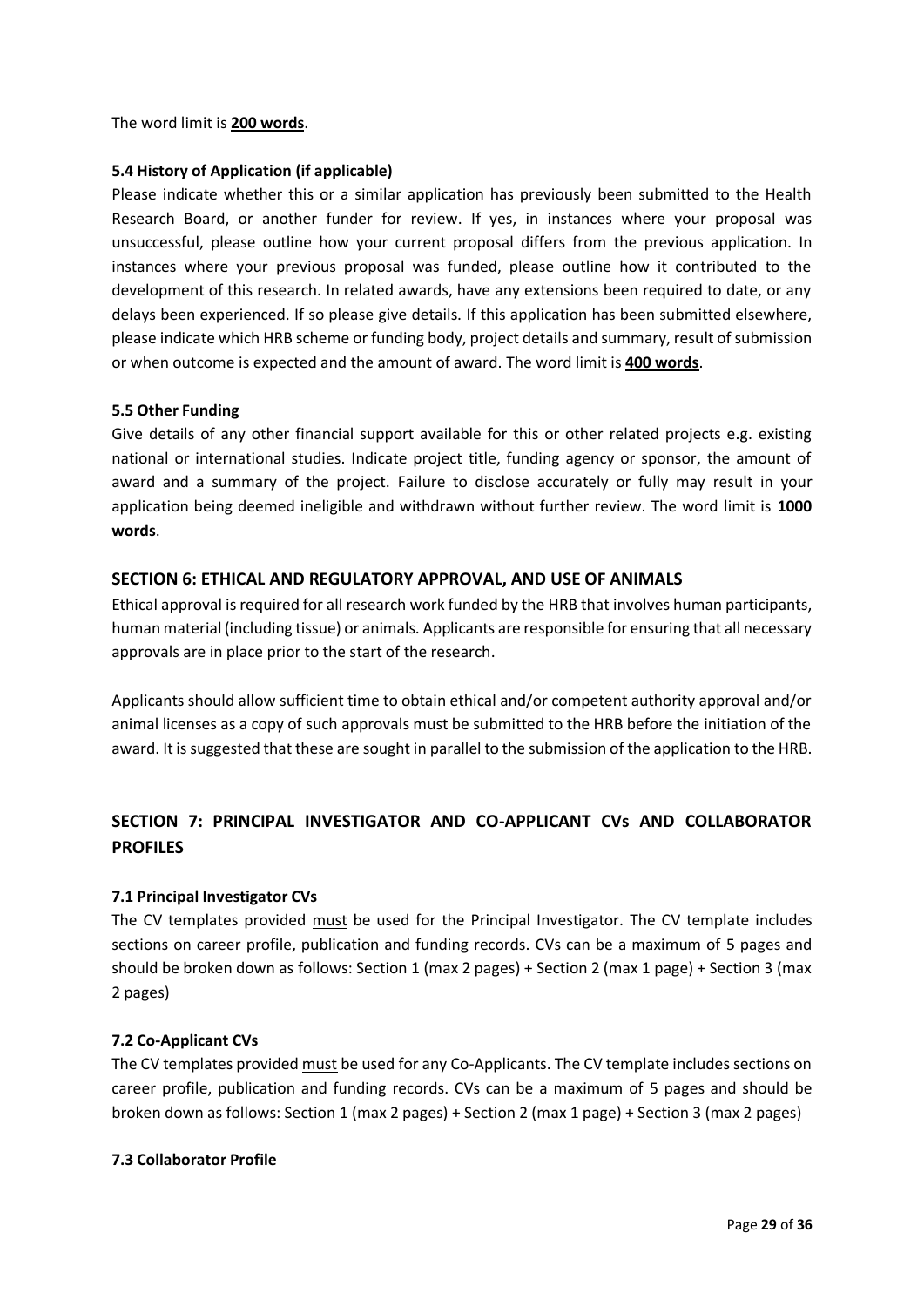Provide Collaborator details including name, present position, and contact information**.** With regard to Collaborator Publications and Funding Record, where applicable please provide **five most relevant publications** in peer-reviewed journals and give details of any **past or current grants** held (including HRCI or HRB grants) relevant to this application where the collaborator has acted as Principal Investigator or Co-Applicant.

In addition, each official Collaborator must complete a **Collaboration Agreement Form.** A template is made available and this must:

- Detail the full nature of the collaboration, how the Collaborator will be involved in the proposed research and specifically the value he/she will add
- Confirm the individual or organisation's commitment to the proposed project
- Identify the value, relevance and possible benefits of the proposed work to the Collaborator
- State the period of support
- Detail how the results of this collaboration be disseminated

**Note: Research Institution Letter of Support** must be provided for **(1) all Principal Investigators in a contract position and (2) Co-Applicants in a contract position who are seeking their own salary.** The formal letter on headed notepaper and signed by the Head of School/Research Centre/Hospital must include the following information; [*Research Institution – insert name*] which is the research institution of [*applicant - insert name*] confirms that [*applicant - insert name*]: (i) holds an employment contract which extends until [*insert date*] or will be recognised by the research institution upon receipt of the HRCI/HRB award as a contract researcher; (ii) has a dedicated office and research space/facilities for which he/she is fully responsible for at least the duration of the award, and (iii) has the capability and authority to mentor and supervise post-graduate students and post-doctorate researchers.

*Should the award not fund any additional post-graduate students or post-doctorate researchers and the co-applicant researcher is not required to mentor on this award, the HI is not required to endorse point (iii).*

## **Submission**

Please ensure that you have completed all the relevant sections of the application form. Once you have submitted your application, you cannot edit or unsubmit it. All applications must be submitted to the HRCI-registered research charity on or before their own set closing dates.

## **Signature Page**

All applications for funding must be signed by the Principal Investigator and Co-applicants and the Dean of Research/CEO/equivalent authorised personnel of the Research Institution using the signature page provided in Appendix IV. *Electronic versions of signatures are acceptable (Size limit of 2MB).*

Appendix V includes a warrant, which must be signed by **Host Institutions outside of Ireland** if applicable.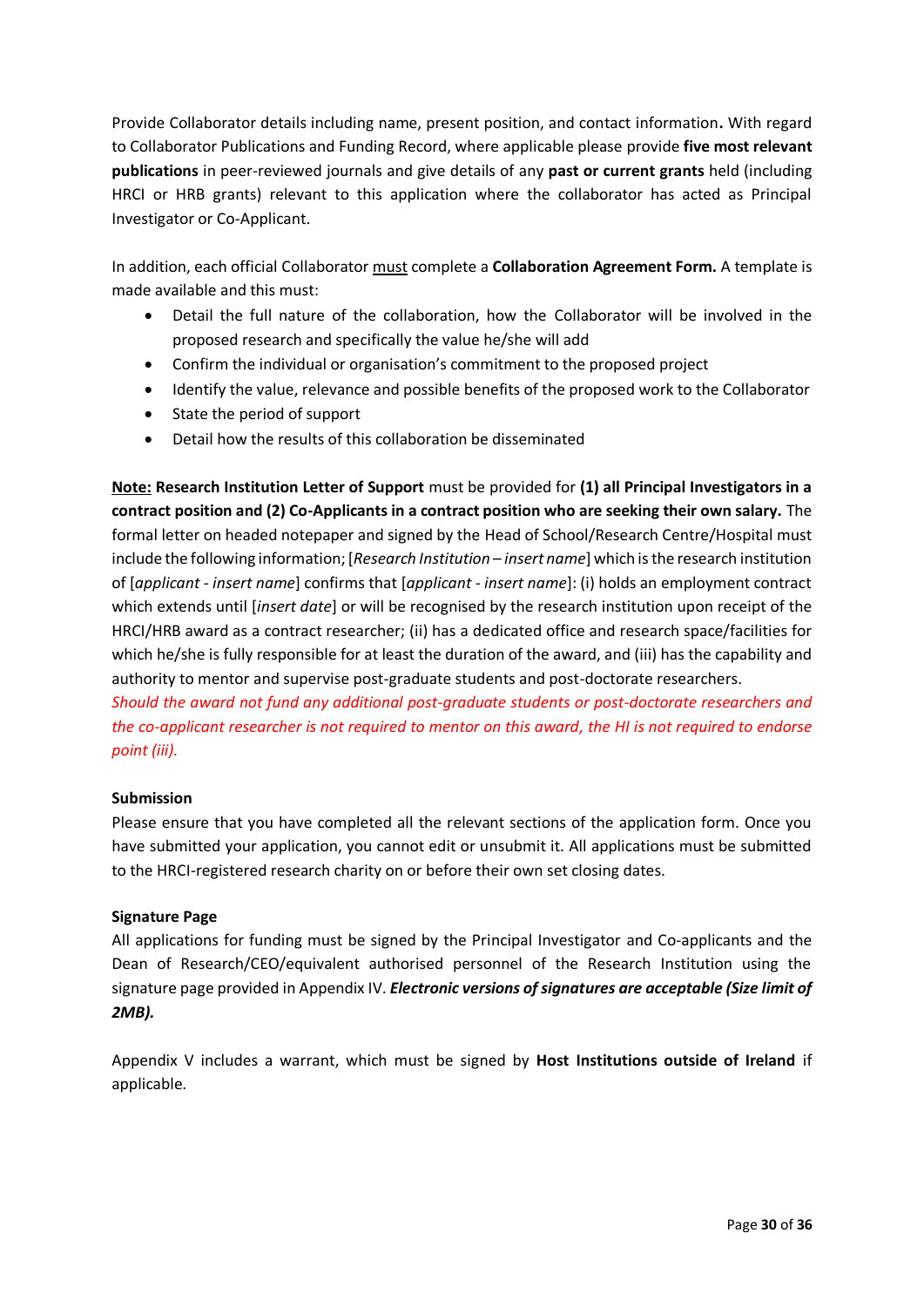## **Checklist for submission**

# **For all applications**

| Part B1 Application form                                        |  |
|-----------------------------------------------------------------|--|
| Part B2 Gantt chart                                             |  |
| Part B3 Figures supporting project description (1)<br>document) |  |
| Part D1 Signature pages for principal investigator              |  |
| Part D2 Signature pages for Host Institution                    |  |

## **Where applicable**

| Part C1 Collaboration Agreement Form                               |  |
|--------------------------------------------------------------------|--|
| Part C2 Infrastructure Agreement Form                              |  |
| Part C3 Signed Warrant for international Host Institutions<br>only |  |
| Part C4 Letters of support                                         |  |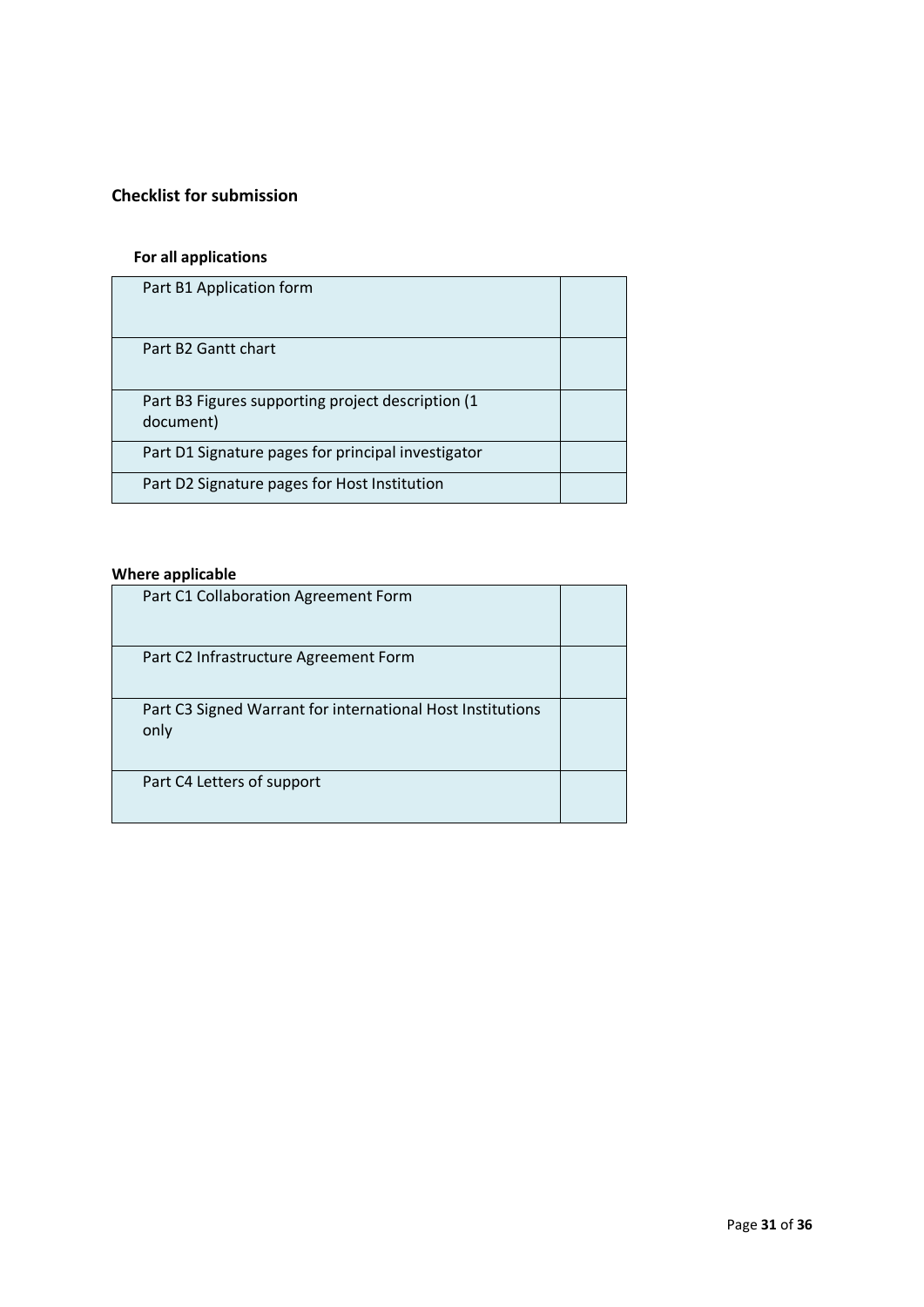# <span id="page-31-0"></span>**Appendix II: References/Useful Links**

**The Cochrane Library:** online collection of databases in medicine and other healthcare specialties which summarise and interpret the results of medical research. [www.thecochranelibrary.com](http://www.thecochranelibrary.com/)

**The Campbell Collaboration:** promotes positive social and economic change through the production and use of systematic reviews and other evidence synthesis for evidence-based policy and practice **https://www.campbellcollaboration.org/** 

**The Campbell Collaboration UK & Ireland**: hub at Queens University Belfast **https://www.qub.ac.uk/research-centres/CampbellUKIreland/**

**EQUATOR Network Library for health research reporting**: an international initiative that seeks to improve reliability and value of health research literature by promoting transparent and accurate reporting of research studies <http://www.equator-network.org/resource-centre/library-of-health-research-reporting/>

#### **CLINICAL RESEARCH INFRASTRUCTURES/SUPPORTS**

**Health Research Board Clinical Research Facility, Cork**  <http://www.ucc.ie/en/crfc/>

**Health Research Board Clinical Research Facility**, **Galway** [http://www.nuigalway.ie/hrb\\_crfg/](http://www.nuigalway.ie/hrb_crfg/)

**Wellcome Trust-Health Research Board Clinical Research Facility, St James's Hospital**  <http://www.sjhcrf.ie/>

**Clinical Research Centre, Royal College of Surgeons in Ireland**  http://www.rcsicrc.ie/

**Clinical Research Facility, University College Dublin** <http://www.ucd.ie/medicine/ourresearch/researchenvironment/ucdclinicalresearchcentre/>

**Centre for Advanced Medical Imaging, St James' Hospital Dublin**  <http://www.3tcentre.com/>

**Centre for Support and training Analysis and Research (CSTAR) http://**www.cstar.ie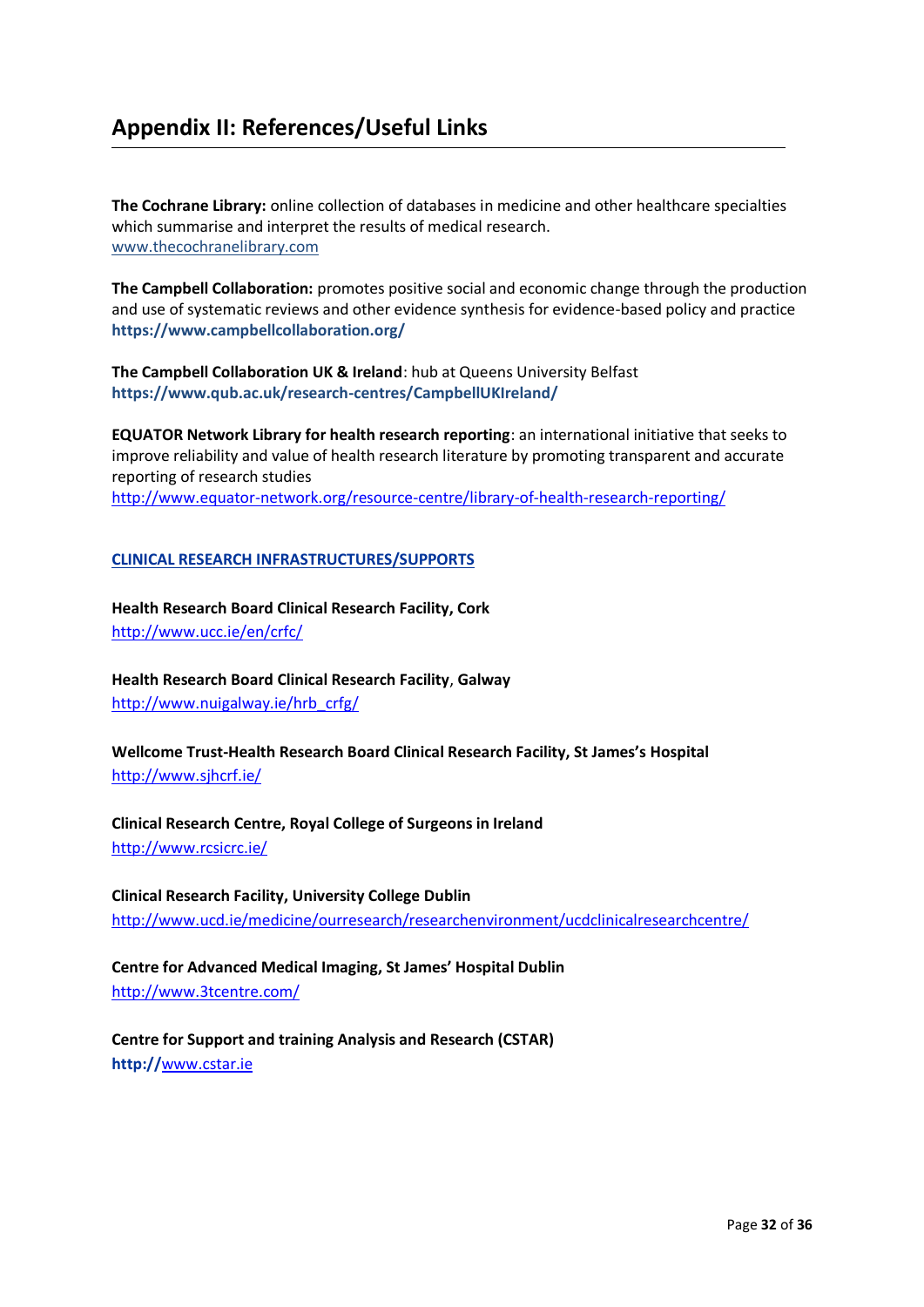#### **BIOBANKING**

**Council of Europe Recommendation of the Committee of Ministers to member States on research on biological materials of human origin (2016)** [https://search.coe.int/cm/Pages/result\\_details.aspx?ObjectId=090000168064e8ff](https://search.coe.int/cm/Pages/result_details.aspx?ObjectId=090000168064e8ff)

**OECD Guidelines on Human Biobanks and Genetic Research Databases http://www.oecd.org/sti/biotech/guidelinesforhumanbiobanksandgeneticresearchdatabaseshbgr ds.htm**

**ISBER Best Practices for Repositories http://www.isber.org/?page=BPR**

**Molecular Medicine Ireland Biobanking Guidelines** <http://www.molecularmedicineireland.ie/resources/biobanking-guidelines/>

**NCI Best Practices for Biospecimen Resources (2016 version) http://biospecimens.cancer.gov/practices/**

#### **RESEARCH PRIORITIES & PUBLIC INVOLVEMENT IN RESEARCH**

**INVOLVE UK website for resources on Public and Patient Involvement in research**  http://www.invo.org.uk

**Patient-Centred Outcomes Research Institute (PCORI)** [http://www.pcori.org](http://www.pcori.org/)

**Public Involvement Impact Assessment Framework** (Assess the impacts of involving members of the public in their research in diverse fields from health care to local history.) <http://piiaf.org.uk/>

**European Patient Forum Value + Handbook** (For Project Co-ordinators, Leaders and Promoters On Meaningful Patient Involvement) **http://www.eu-patient.eu/globalassets/projects/valueplus/doc\_epf\_handbook.pdf**

**The James Lind Alliance Priority Setting Partnerships http://www.lindalliance.org/Patient\_Clinician\_Partnerships.asp**

#### **USE OF ANIMALS IN RESEARCH**

Experimental Design Assistant (EDA) (online tool for design of animal experiments) **https://www.nc3rs.org.uk/experimental-design-assistant-eda**

**ARRIVE (Animal Research: Reporting of In Vivo Experiments) guidelines https://www.nc3rs.org.uk/arrive-guidelines**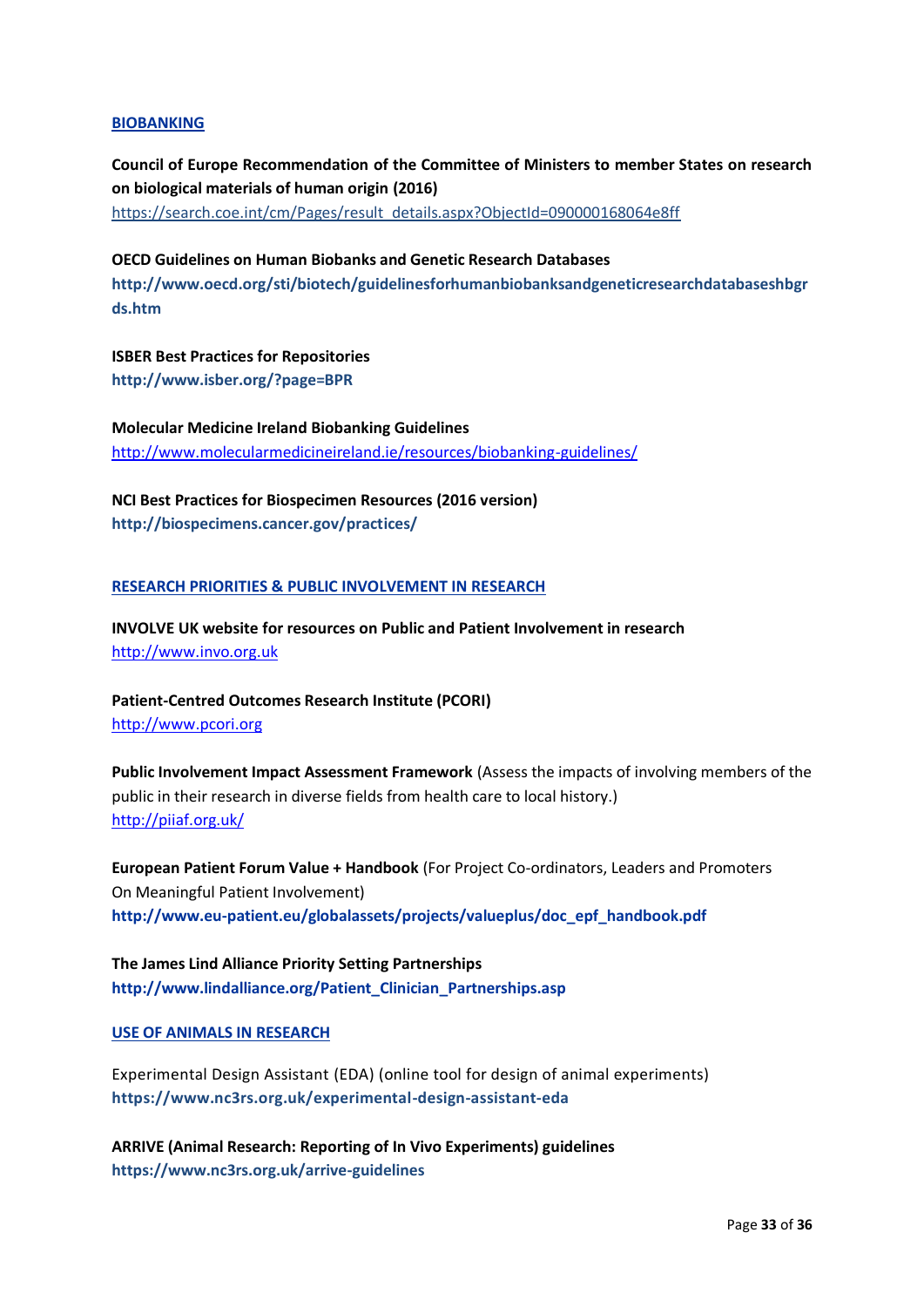## **SYRCLE (Systematic review of animal studies, register 2014-2017) https://www.nc3rs.org.uk/arrive-guidelines**

**PROSPERO (Register for systematic reviews including animal studies 2018-) https://www.nc3rs.org.uk/arrive-guidelines**

#### **GENDER ISSUES IN RESEARCH**

**Examples of case studies in Health & Medicine where gender/sex in research matters** <http://genderedinnovations.stanford.edu/case-studies-medicine.html>

**Gender Toolkit in EU-funded research for examples and guidance** [http://www.yellowwindow.be/genderinresearch/downloads/YW2009\\_GenderToolKit\\_Module1.pdf](http://www.yellowwindow.be/genderinresearch/downloads/YW2009_GenderToolKit_Module1.pdf)

#### **RESEARCH DATA MANAGEMENT PLANS**

**Data Stewardship Wizard created by ELIXIR CZ and NL https://dmp.fairdata.solutions/**

**DMPonline of the Digital Curation Centre (DCC), UK https://dmponline.dcc.ac.uk/**

**DMPTool of University of California Curation Center of the California Digital Library (CDL), USA** <https://dmptool.org/>

**RDMO Research Data Management Organiser of the German Research Foundation, Germany** <https://rdmorganiser.github.io/en/>

**Guidelines on FAIR data management plans in Horizon 2020 http://ec.europa.eu/research/participants/data/ref/h2020/grants\_manual/hi/oa\_pilot/h2020-hioa-data-mgt\_en.pdf** 

**INFORMATION ON PERSISTENT IDENTIFIERS**

**DOI: List of current DOI registration agencies provided by the International DOI Foundation** [http://www.doi.org/registration\\_agencies.html](http://www.doi.org/registration_agencies.html)

**Handle: Assigning, managing and resolving persistent identifiers for digital objects and other Internet resources provided by the Corporation for National Research Initiatives (CNRI)** <http://www.handle.net/>

**PURL: Persistent Identifiers developed by the Online Computer Library Center (OCLC). Since 2016 hosted by the Internet Archive** <https://archive.org/services/purl/>

**URN: List of all registered namespaces provided by the Internet Assigned Numbers Authority (IANA)**

**https://www.iana.org/assignments/urn-namespaces/urn-namespaces.xml**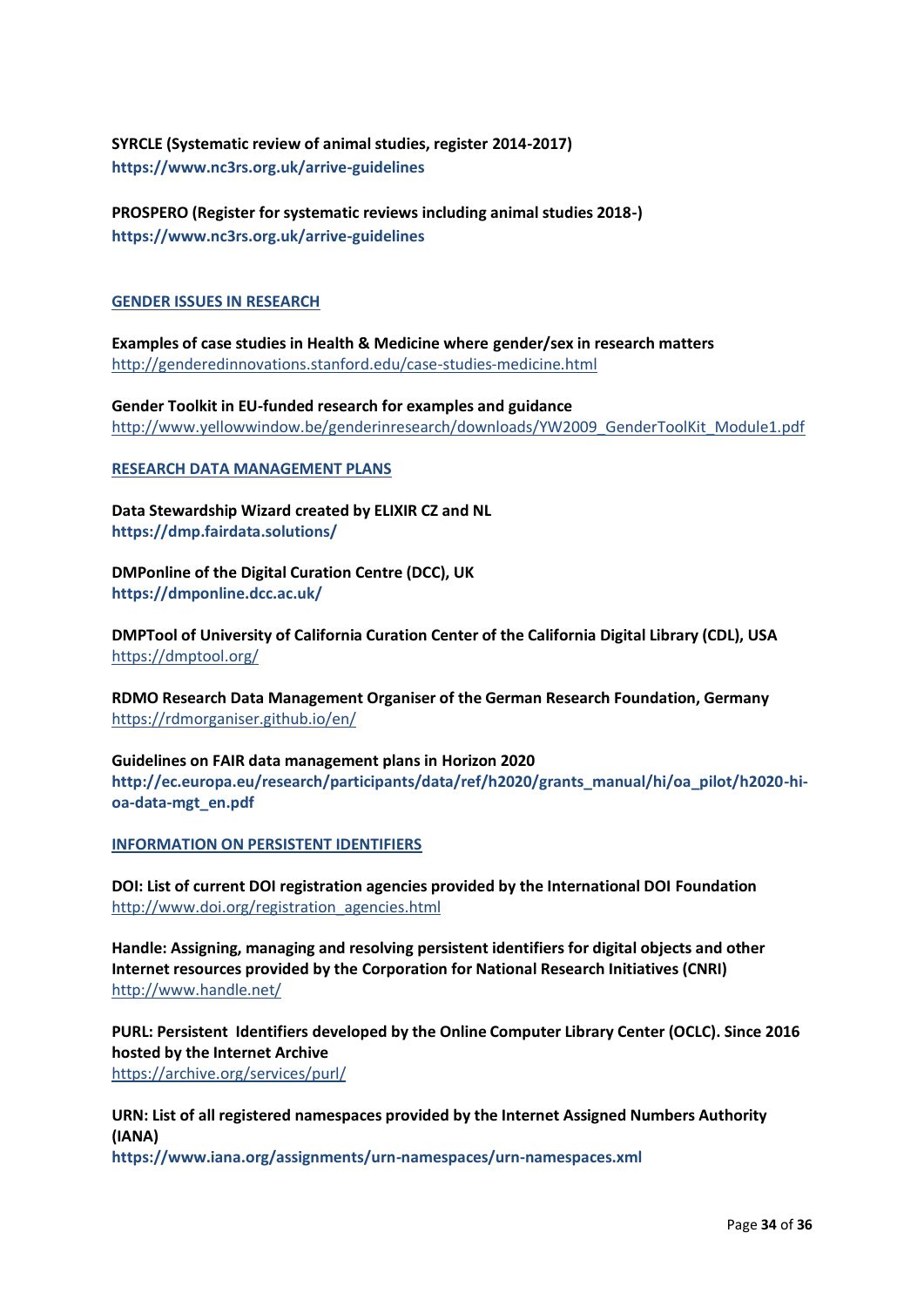### **DATA REPOSITORIES Registry of Research Data Repositories http://www.re3data.org/**

**Data centers accredited by the German Data forum according to uniform and transparent standards (Germany)** <https://www.ratswd.de/forschungsdaten/fdz>

**Zenodo Data Repository (OpenAIR) https://zenodo.org/**

**FAIR/OTHER USEFUL LINKS**

**Main FAIR Principles** <https://www.go-fair.org/fair-principles/>

**UK Concordat on Open Research Data (July 2016) http://www.rcuk.ac.uk/documents/documents/concordatopenresearchdata-pdf/**

**Tool that helps to select and apply a license to a resource, provided by Creative Commons https://creativecommons.org/choose/**